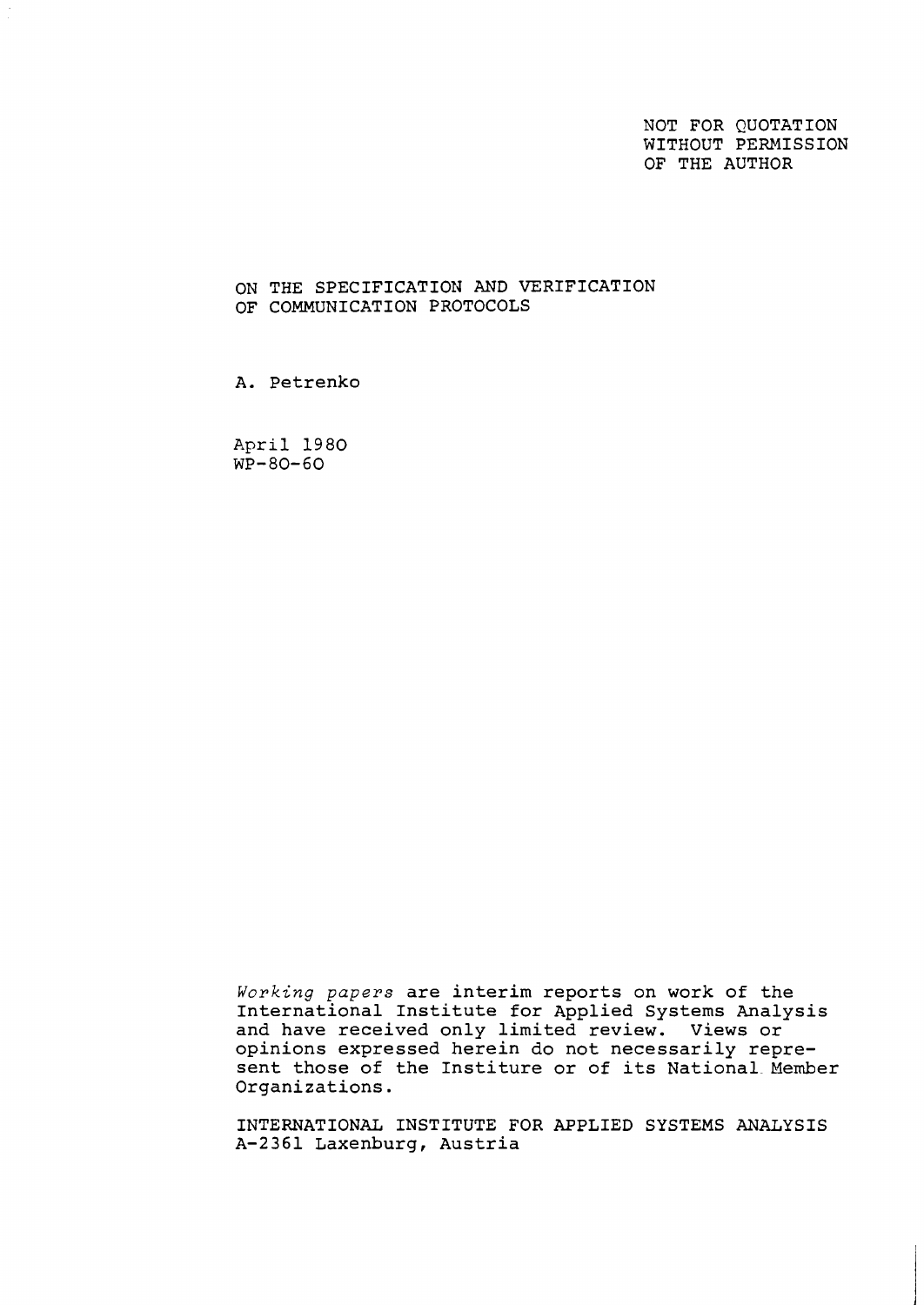### ABSTRACT

The purpose of this paper is to consider the most complicated problem related to computer network design, and especially to the so-called "gateways": the definition and estimation of the logical correctness of protocols. While the simple terminal connection of a computer to a computer system necessitates only the emulation of the chosen terminal, the very complicated interconnection of several computer networks requires the definition and implementation of a whole hierarchy of protocols. Naturally, all the protocols of each level must be rigorously specified and carefully verified before being implemented into soft-, firm-, or hardware. In order to achieve this goal, a technique based on a top-down approach, involving stepwise refinement and verification of the protocol actions in various situations, is proposed in this paper. This technique requires the formalism of a special kind of Petri net: the Petri net with enabling predicates.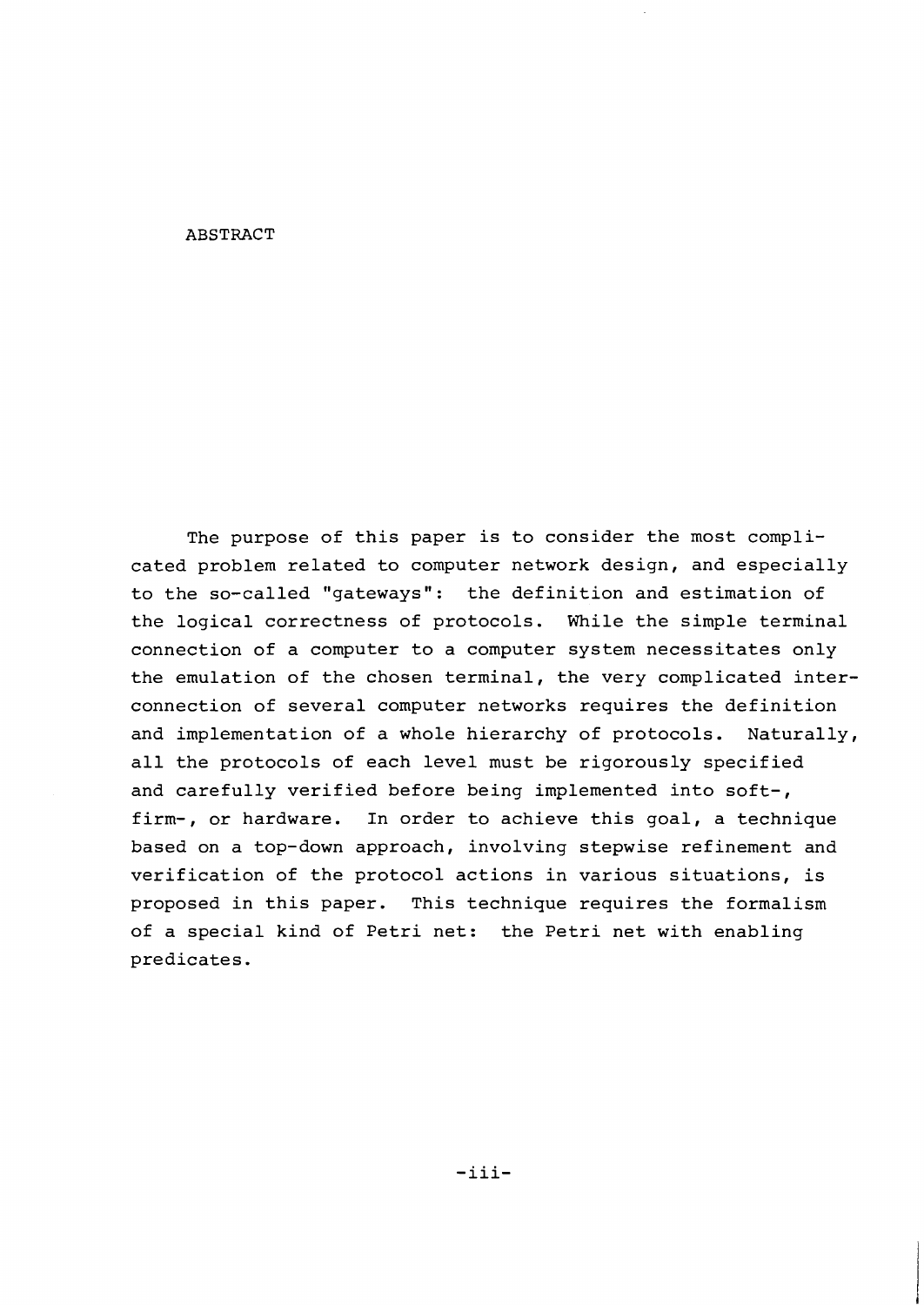# **CONTENTS**

|                   | 1. INTRODUCTION                                                                                                                                                                                                                                                    |   |  |  |
|-------------------|--------------------------------------------------------------------------------------------------------------------------------------------------------------------------------------------------------------------------------------------------------------------|---|--|--|
| 2.                | GOALS OF PROTOCOL SPECIFICATION AND VERIFICATION                                                                                                                                                                                                                   | 3 |  |  |
| 3.                | PROPERTIES OF PROTOCOLS AND PETRI NETS                                                                                                                                                                                                                             | 4 |  |  |
| 4.                | SPECIFICATION AND VERIFICATION OF THE ALTERNATING<br>BIT PROTOCOL<br>4.1 The Alternating Bit Protocol<br>4.2 Normal Operation<br>4.3 Error Recovery<br>4.4 Message Recovery<br>11<br>4.5 Operation with Wrong Timeout Expiration<br>12<br>4.6 Self-Synchronization |   |  |  |
| 5.                | CONCLUSIONS                                                                                                                                                                                                                                                        |   |  |  |
| <b>REFERENCES</b> |                                                                                                                                                                                                                                                                    |   |  |  |
|                   | FIGURES                                                                                                                                                                                                                                                            |   |  |  |

 $\mathcal{L}_{\text{max}}$  and  $\mathcal{L}_{\text{max}}$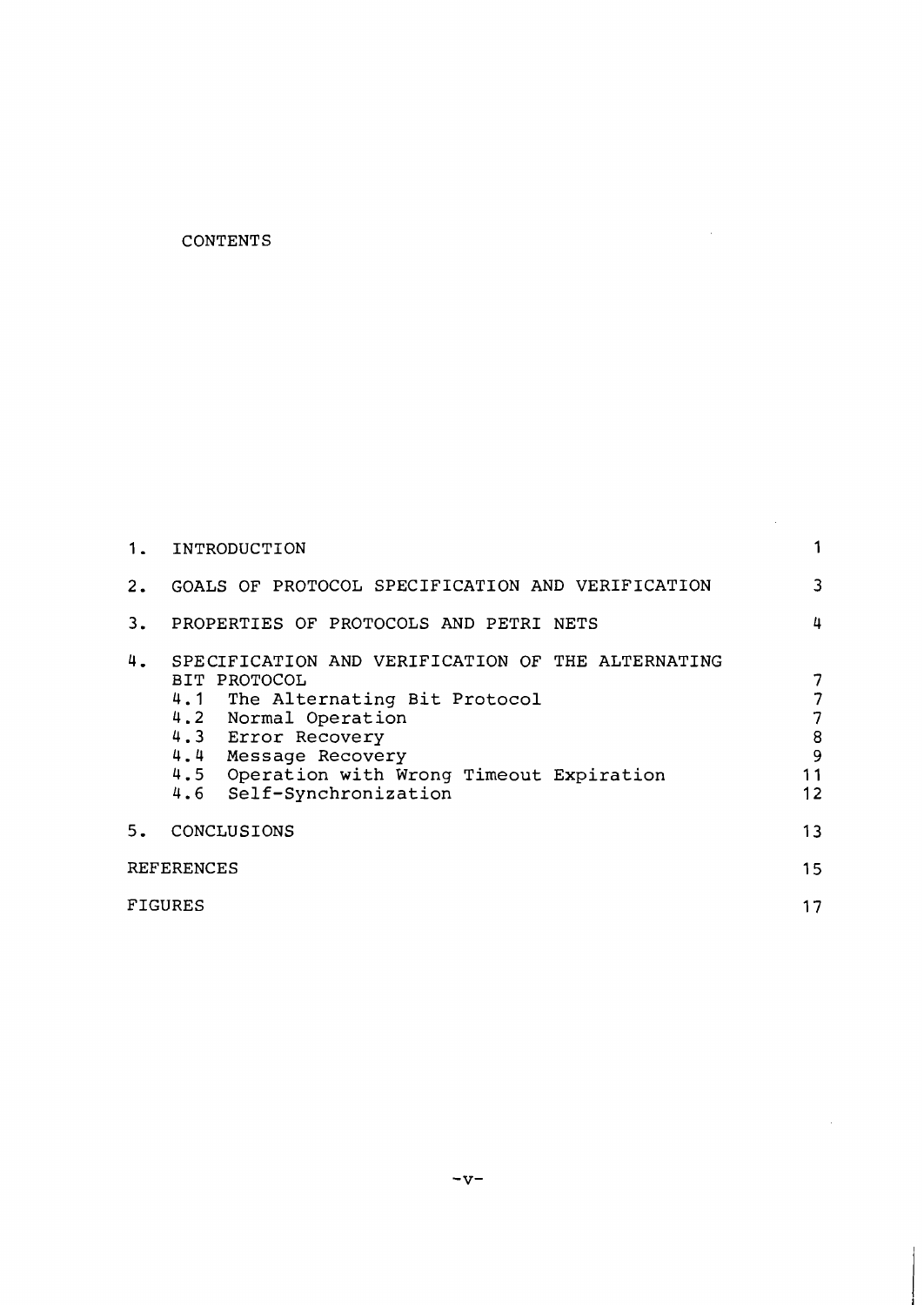### ON THE SPECIFICATION AND VERIFICATION OF COMMUNICATION PROTOCOLS

A. Petrenko

#### <sup>1</sup>. INTRODUCTION

The formal specification and verification of communication protocols would seem to be one of the most important and difficult tasks when considering the problem of computer network design. The significance of this task is a consequence of the fact that the correctness and proper implementation of protocols determine the working capacity of the network elements and of the network as a whole. The difficulties which arise in connection with the specification and verification of protocols are due to the necessity of demonstrating both the completeness and the consistency of the protocol. The completeness of a protocol means that all the possible situations which could arise under specific conditions have been foreseen; protocol consistency guarantees simple protocol implementation and determinism of the behavior of the network elements. While the last protocol property is ascertained fairly easily using formal languages (as opposed to natural ones), the proof of completeness involves a thorough analysis of numerous situations, which are supposed to occur in the real system, if all of them can be predicted.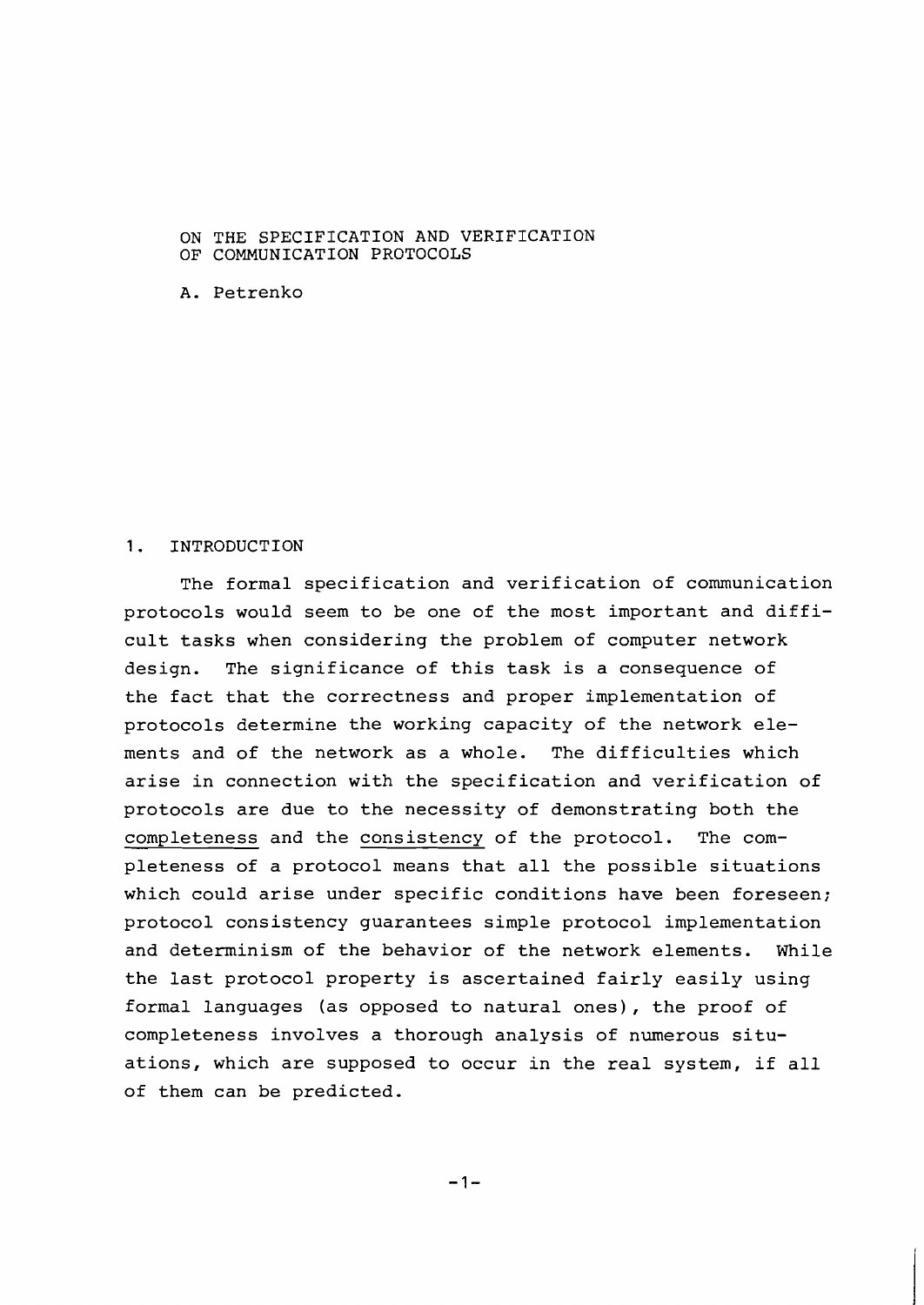The whole spectrum of techniques: state transition languages, programming languages and hybrid models, have already been tested for protocol specification and verification [I]. Those techniques using the total system state transition graphs have weak representative means due to the "state explosion" effect. Programming languages possess the disadvantage that they burden the protocol description with unnecessary details, from the verification point of view, and a protocol specification of this kind differs slightly from the software implementation of a protocol. Therefore the hybrid models seem to have a wider perspective. Using these models, both the connection control phase and the data transfer phase of protocols can be described. The model used in this paper belongs to this model class and is based on Petri nets (PNs). PNs have already been used by the authors of several previous papers **[2,3,4,5,6].** These investigations have shown the necessity of modifying the original PN for protocol specification and verification purposes. At the same time, the choice of this modification must not restrict the modeling power of the PN, which has been carefully and extensively studied and which would appear to be very relevant to our goals.

This paper describes the techniques to be employed in protocol specification and verification based on Petri nets with predicates (PNP) and, unlike other papers (for example [7]), a net for the whole system of communicating processes has been constructed without imposing special restrictions on the transition execution rules; this allows new properties of protocols to be established, due to the full employment of all the PN's means.

The proposed approach in this paper is described with the help of a well-known example [8] in order to have a basis for comparison with various other existing techniques.

 $-2-$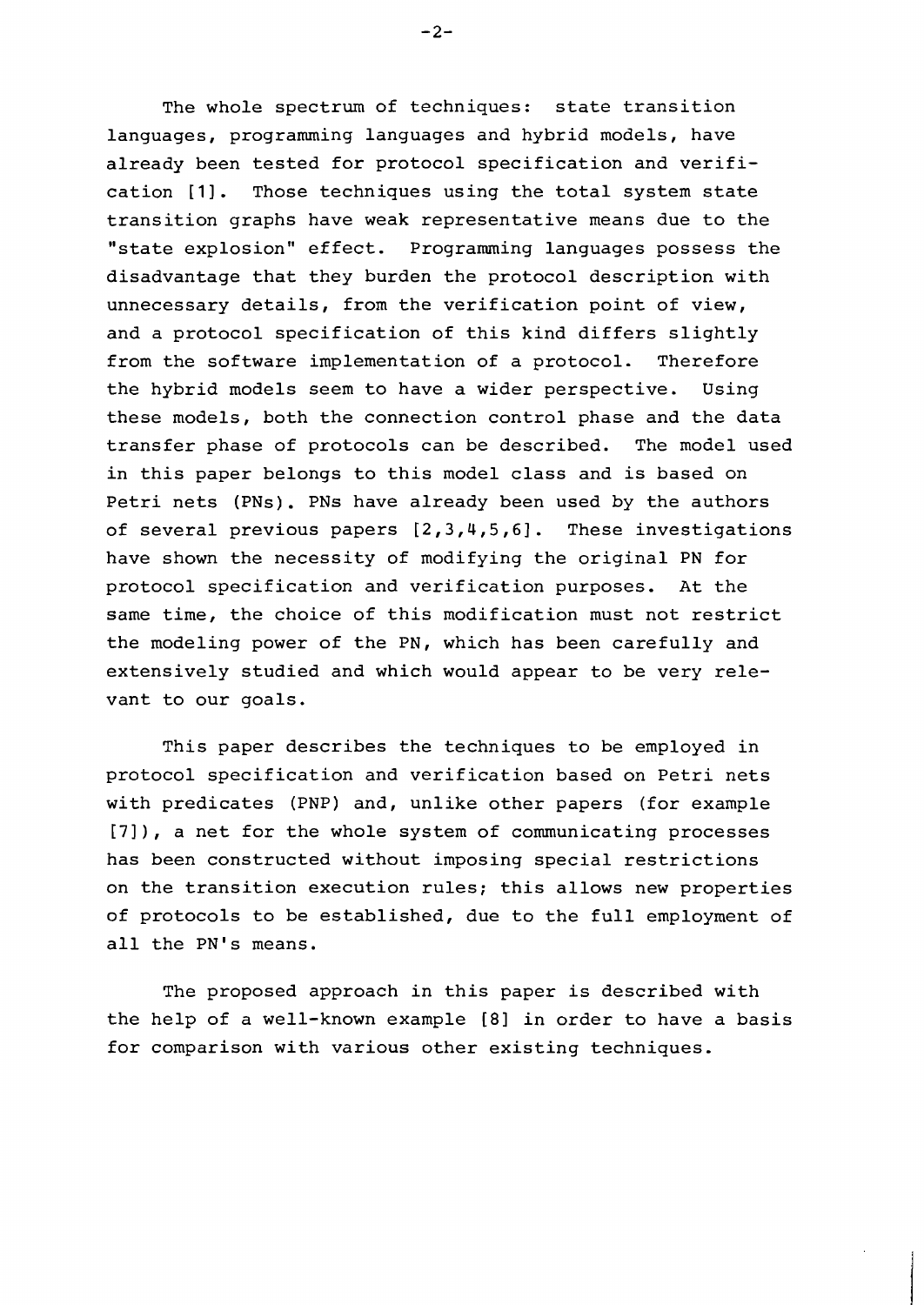### 2. GOALS OF PROTOCOL SPECIFICATION AND VERIFICATION

The main purpose of protocol verification is to demonstrate that it fulfills the designer's intention, i.e., it does give the service required to the user or higher level protocol, and that it is logically correct. When verifying protocols, the unreliability of the data transmission medium (or lower level protocol) must be borne in mind, namely: errors, messages lost, change in the order of messages, and also possible situations arising in the communicating entities such as wrong timeout expiration, arbitrary initiation of entitites, and so on. A rigorous definition of protocol correctness cannot be obtained without having a formal protocol specification; but the initial requirements for this are usually postulated in a verbal description. Therefore, protocol verification comes down to demonstrating that the protocol has (or does not have) certain properties. Of these properties, the following [I] have been considered:

- 1. freedom from deadlocks;
- 2. self-synchronization;
- 3. correct termination;
- 4. progressiveness;
- 5. freedom from overflow.

Some of these can be formulated easily if the formal tools are available, but others involve the interpretation of the protocol specification by the designer. For instance, the progressiveness of the protocol means the absence of cyclic behavior, during which no useful activity takes place. However, the usefulness of the activity can only be estimated after an analysis of a particular situation has been made. Consequently, it is the opinion of the author that a rigorous definition of the protocol properties should be made, only with the features of the specification tools and the protocol itself in mind.

 $-3-$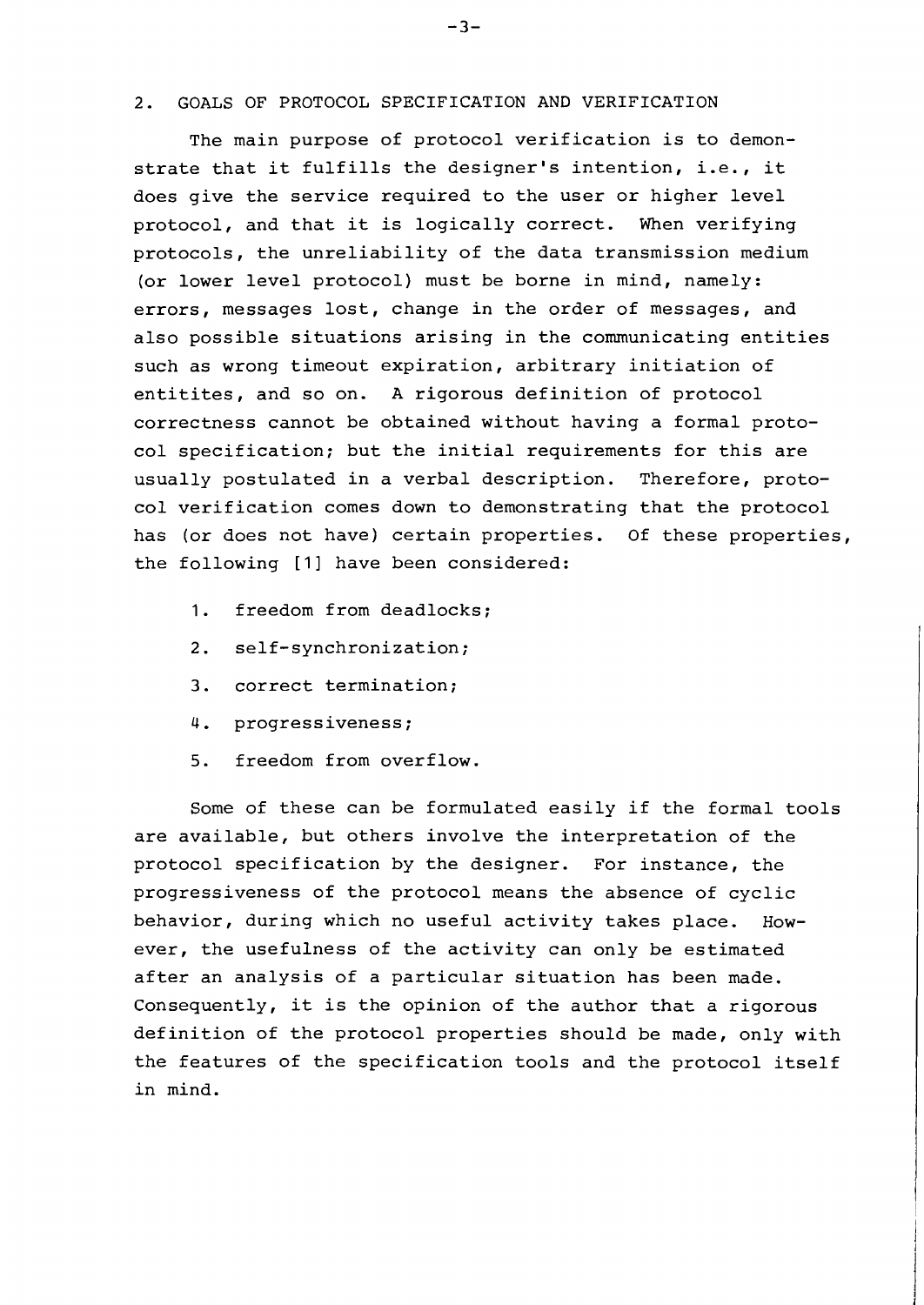The specification tools to be used must describe concurrent processes, because a verified protocol involves the interaction of at least three subsystems, two communicating entities and a transmission medium. These tools then have to permit the representation of the system in a top-down fashion at various levels of abstraction and detail. It is also desirable that these tools be oriented toward further protocol implementation into soft-, firm-, or hardware. The Petri net formalism largely meets these requirements.

### 3. PROPERTIES OF PROTOCOLS AND PETRI NETS

Petri nets are widely used tools for representing concurrent systems in a top-down fashion at various degrees of interpretation [8].

A Petri net (PN) can be defined as a bipartite directed graph  $N = (T, P, A)$ , where

|  | $T = \{t_1, t_2, , t_n\}$ is a set of transitions, repre-<br>sented by bars; |
|--|------------------------------------------------------------------------------|
|  | $P = {p_1, p_2, , p_m}$ is a set of places, represented<br>by circles;       |
|  | $A \subset \{T \times P\} \cup \{P \times T\}$ is a set of directed arcs.    |

A marking M of a PN is the mapping M:P  $\rightarrow$  {0,1,2,...}. M assigns tokens to each place in the net. A marking M is represented by a vector M, where  $M(p_i)$  represents the number of tokens assigned to  $p_i$ .

Let  $I(t) = {p | (p,t) \in A}$  be a set of input places, and  $O(t) = {p | (t, p) \in A}$  be a set of output places of a transition t.

A transition t is said to be activated under a given marking M of  $M(p) > 0$  for all  $p \in I(t)$ . The activated

 $-4-$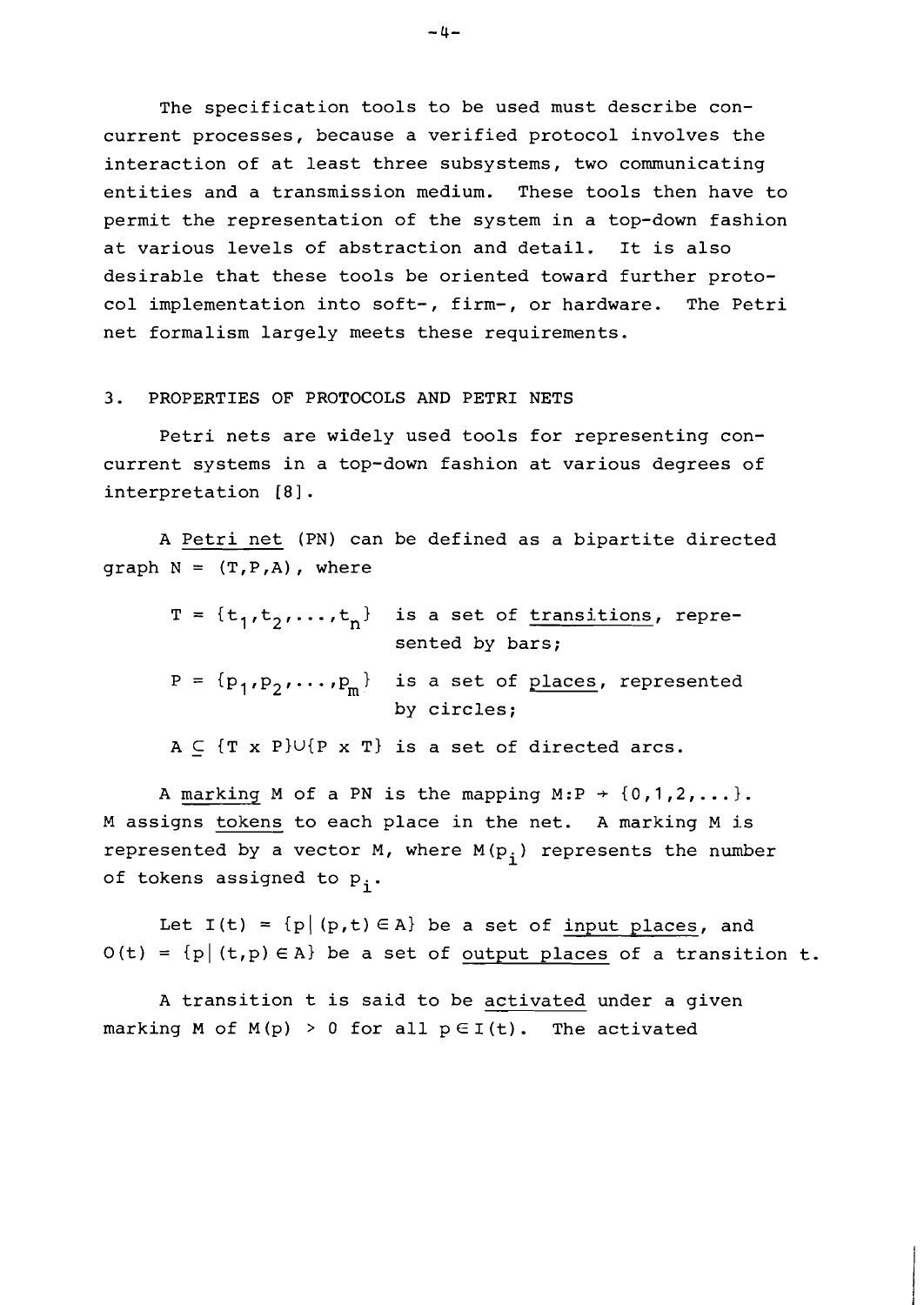t transition t can  $\underline{fire}$ , changing the marking  $M \rightarrow M'$ :

> if  $p \in 0(t)$ ,  $p \notin I(t)$ if  $p \in I(t)$ ,  $p \notin 0(t)$ otherwise

In this case we say that M' is reachable from M. In a system of communicating processes: the transitions of PN refer to certain events or actions, such as arrival of commands and messages, and timeout expiration; the places of PN correspond to certain conditions; and a marking refers to a particular control state of the system. Thus, if R(M) is a set of markings which are reachable from M, then it must also be a set of all the control states of the modeled system.

Marked PN,  $N = (T, P, A, M)$  is live if, for all  $M' \in R(M)$ , there exists an activated transition. A live PN of a protocol shows the absence of protocol deadlock. It is convenient to represent R(M) by means of a marking graph G, the arcs of which are labeled by corresponding transitions.

If graph G has a final node, this node represents a final control state of the system. Therefore it is possible to establish the termination property of the protocol. When analyzing the cycles of graph G, we are also able to study other properties of the protocol, such as progressiveness and self-synchronization.

A marked PN is said to be k-bounded if  $M' (P) < k$  for all  $M' \in R(M)$  and all  $p \in P$ . PN is safe if  $k = 1$ . An unbounded PN implies that the corresponding communication system has an infinite number of states. This property of PN is very useful for analyzing the overflow of the protocol.

 $\begin{array}{ccc} \iota_1 & \iota_2 & \iota_3 \end{array}$ Let  $M_1$  +  $M_2$ , and  $M_1$  +  $M_3(M_2 \neq M_3)$ . It is assumed, however, that  $t_1$  is not activated under M<sub>3</sub>; neither is  $t_2$  activated under  $M_2$ . In this case we refer to the transitions  $t_1$  and  $t_2$  as being in conflict. How to resolve this conflict depends on the interpretation of PN. Since R(M) of PN represents a set of control

 $-5-$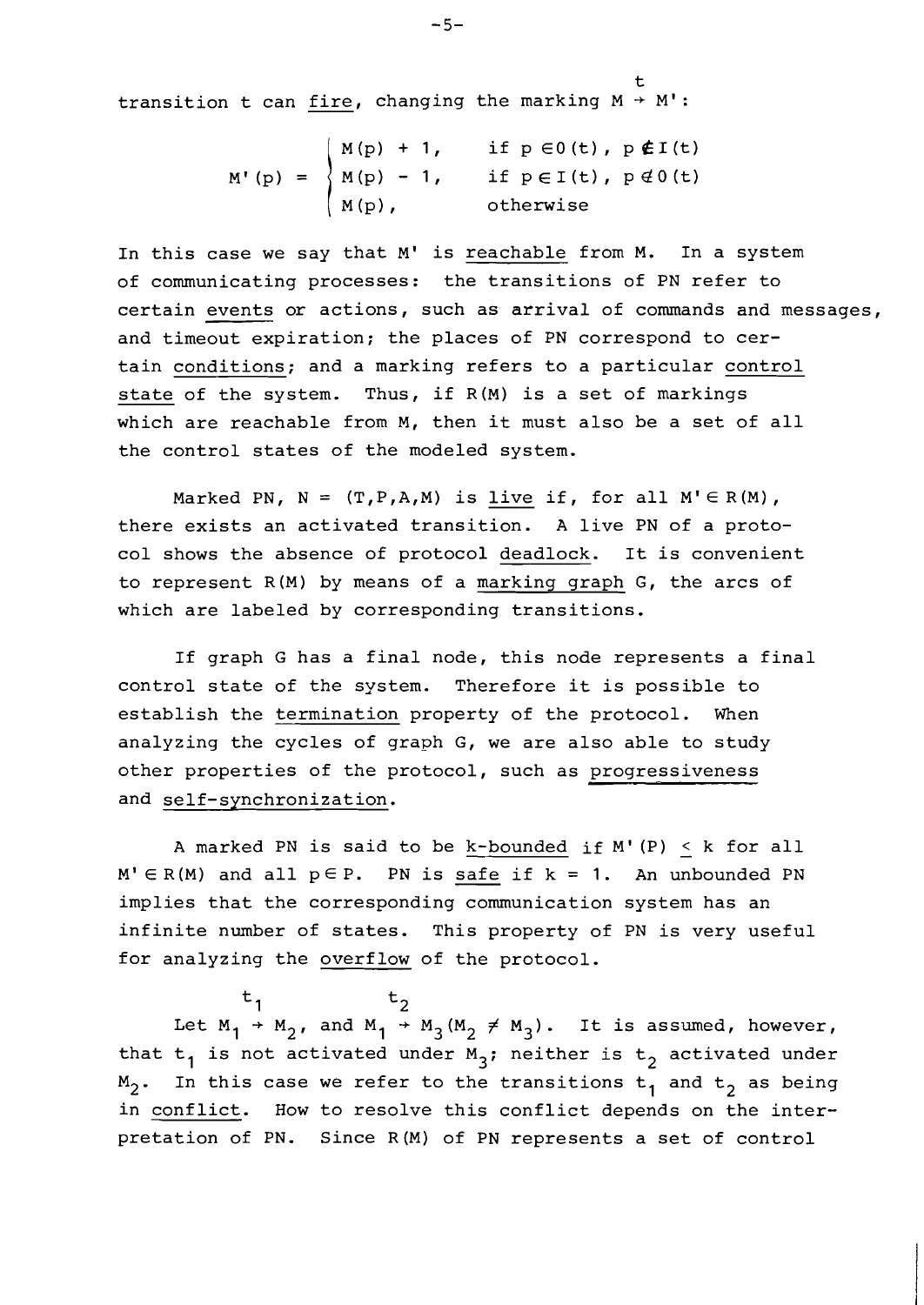states of the system, such a conflict must be resolved by means of data (values of context variables) to be used by the protocol. With the transitions  $t_i, t_j$  in conflict, we associate enabling predicates  $P_i$  and  $P_j$ , where  $P_i \wedge P_j = false$ ;  $P_i$   $\vee P_j$  = true. The introduced predicates depend on certain variables, the values of which can be determined by actions associated with the transitions. Applying the firing rule, it follows that a transition t will in this case be activated, under the additional condition that'its enabling predicate is true.

Let the transitions in conflict be  $t_1,t_2,\ldots,t_k$ , and the enabling predicates which resolve this conflict be  $P_1, P_2, \ldots P_k$ . For completeness and consistency, the following conditions require to be satisfied:

> $P_1$  V  $P_2$  v  $\cdots$  v  $P_k$  = true  $P_i \wedge P_j$  = false, for all  $i \neq j$   $(1 \leq i, j \leq k)$ .

We call the above defined PN the Petri Net with Predicates (PNP).

Clearly, at a high level of abstraction, it is sufficient to use pure PN to construct a net for the modeled system. Using this kind of PN, the set R(M) represents a set of the total states of the system. If conflicts arise at the lower level specification, then a total state will be determined by a control state and by the values of the variables used in the PNP.

The introduction of predicates into the PN does not restrict its power, but on the contrary permits a large class of protocols to be modeled. Using the PNP it is possible to represent, not only the connection control phases, but also the data transfer phase.

An explanation of our approach to the problem using the PNP is given below, based on a well-known simple protocol **[81.**  This protocol has been used in a number of papers [4,9,10] ; therefore it is possible to compare the technique adopted in this paper with previous ones.

 $-6-$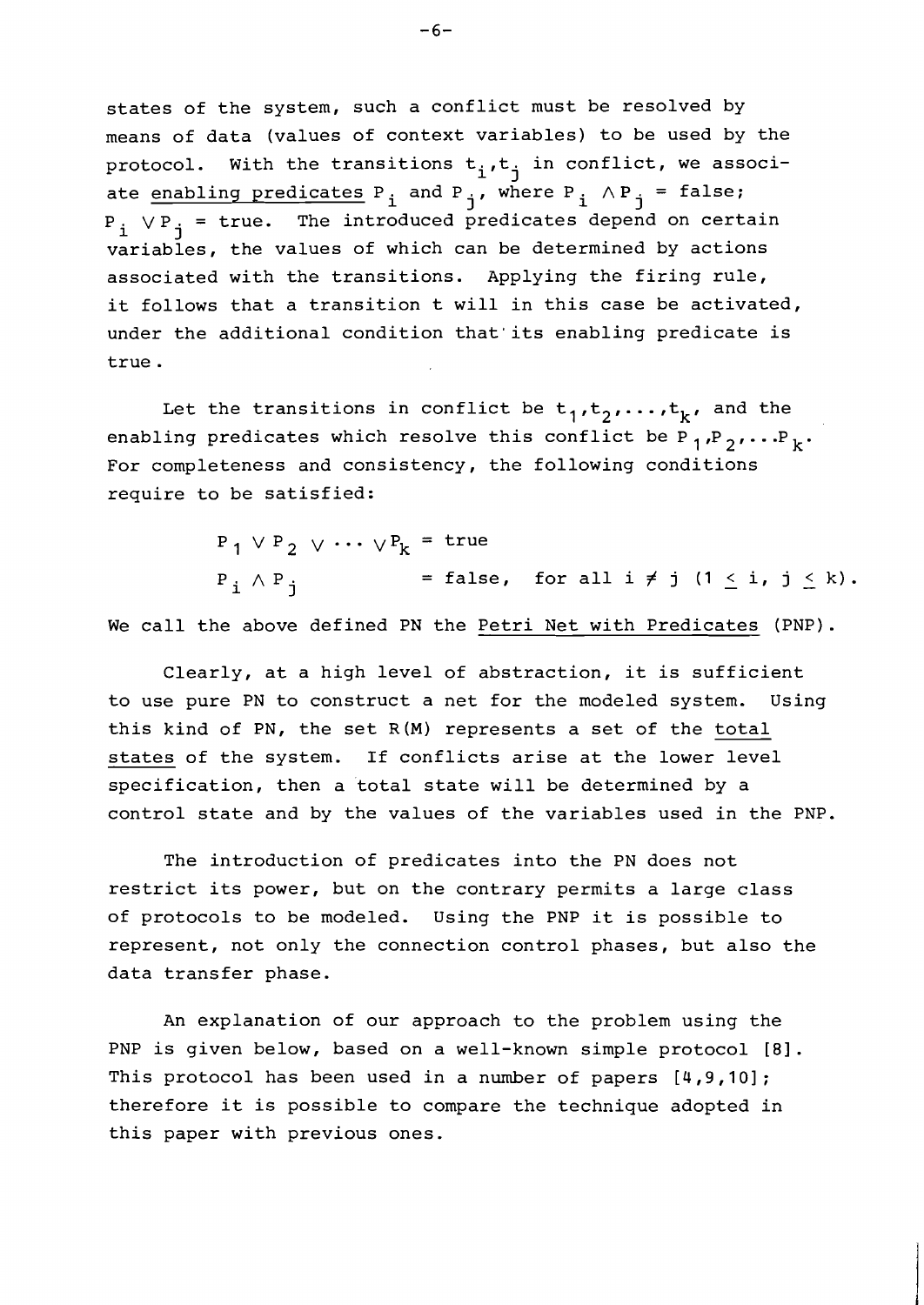# 4. SPECIFICATION AND VERIFICATION OF THE ALTERNATING BIT PROTOCOL

# 4.1 The Alternating Bit Protocol

This protocol is a point-to-point protocol which uses a communication medium alternating in both directions. If we consider the data transfer from the Sender subsystem to the Receiver subsystem, the procedure is as follows: the Sender sends a message containing the user's data and the sequence number seq  $\in$  {0,1}. The Receiver, having obtained the message, compares its number with the expected one  $\exp \in \{0,1\}$ , and then sends an acknowledgement ack  $\in$  {0,1}, which is equal to the received message number. The Sender waits for an acknowledgement before the next piece of data is sent. The system recovers from transmission errors detected by means of a redundancy check, and from lost messages by means of a timeout in the Sender. In both cases retransmissions are involved.

The PN (Figure 1) depicts this protocol from the point of view of the service it provides to the users or to the higher level protocol and is less suitable for an analysis of its properties.

### 4.2 Normal Operation

If we consider a reliable transmission medium with neither losses nor errors, we can obtain a PN describing the whole system (Figure 2). In this net, the transition  $t_1$  represents a message transfer;  $t_2$  - its reception;  $t_3$  corresponds to the following actions of the Receiver: transference of the data to the user, alteration of the value of the variable  $exp: = (exp + 1)_{mod 2}$ , and transference of an acknowledgement to the Sender ack = exp;  $t_{\mu}$  corresponds to the arrival of the acknowledgement;  $t_5$  corresponds to the change of the sequence number seq: =  $(\text{seq } + 1)_{\text{mod } 2}$ , and also to the reception of the next piece of data to be transmitted from the Sender's user to the Receiver's user.

 $-7-$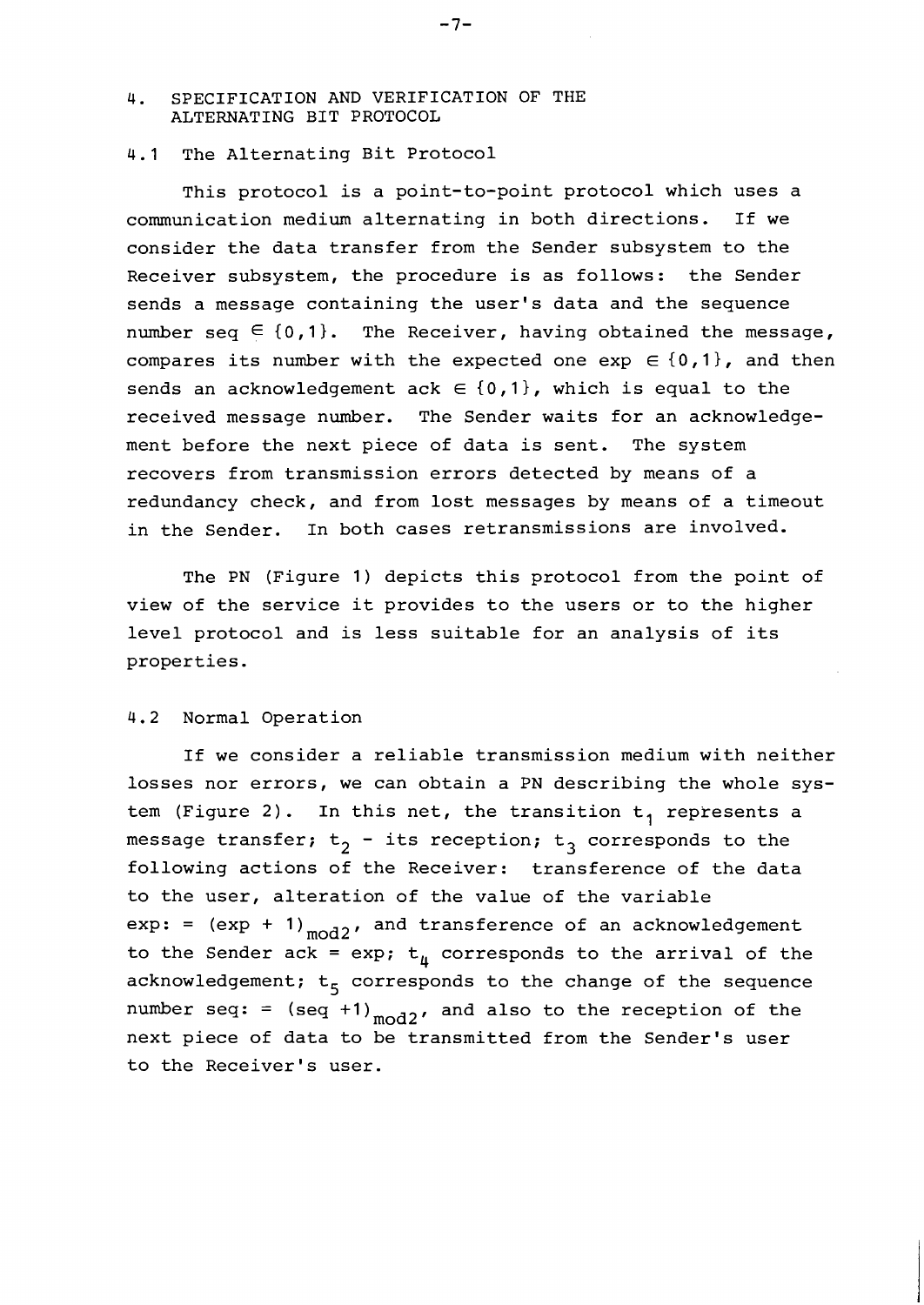Let the control state  $(p_1,p_4)$ , which is the marking (1001000) be the initial state of the system. The variables have the following values: seq = 1,  $exp = 0$ . The marking graph G (Figure 3) depicts all the control states reachable, assuming a reliable transmission medium. This graph is a simple loop; every place has no more than one token, therefore this PN is live and safe. The graph of the control states can easily be transformed into the total state graph (Figure 4), which gives a detailed description of the dynamics of the system. However it is sufficient only to have the marking graph of the PN in order to verify the following properties of the system working on this protocol:

- -- absence of deadlocks;
- -- proper termination (from every control state, the system arrives at  $(p_1,p_{ij})$ ;
- -- absence of undesirable cycles (the only loop goes through the transitions  $t_5$  and  $t_3$ );
- -- absence of overflow (PN is safe).

It should be borne in mind that the above properties only hold true under a reliable transmission medium and under proper initialization of both entites.

## 4.3 Error Recovery

Let us now analyze.the system assuming that the medium does not lose messages but can distort the message being transmitted. In this case the protocol is adequately described by the PN of Figure 5, and thus differs from the PN of Figure 2 in that it has two transitions  $t_6, t_7$ . Their actions correspond to those of the Sender and Receiver when errors in the data or numbers arise. The transition  $t_6$  stands for keeping the value of the variable seq and ignoring the received acknowledgement;  $t<sub>7</sub>$  stands for excluding the received message and sending the acknowledgement ack=exp. The transitions  $t_5$  and  $t_6$  are produced under the same condition  $p_{7}$  (acknowledgement has been received); hence they are in conflict. To resolve this, we associate the enabling predicates  $P_{6}$ [Error V(ack  $\neq$  seq)] with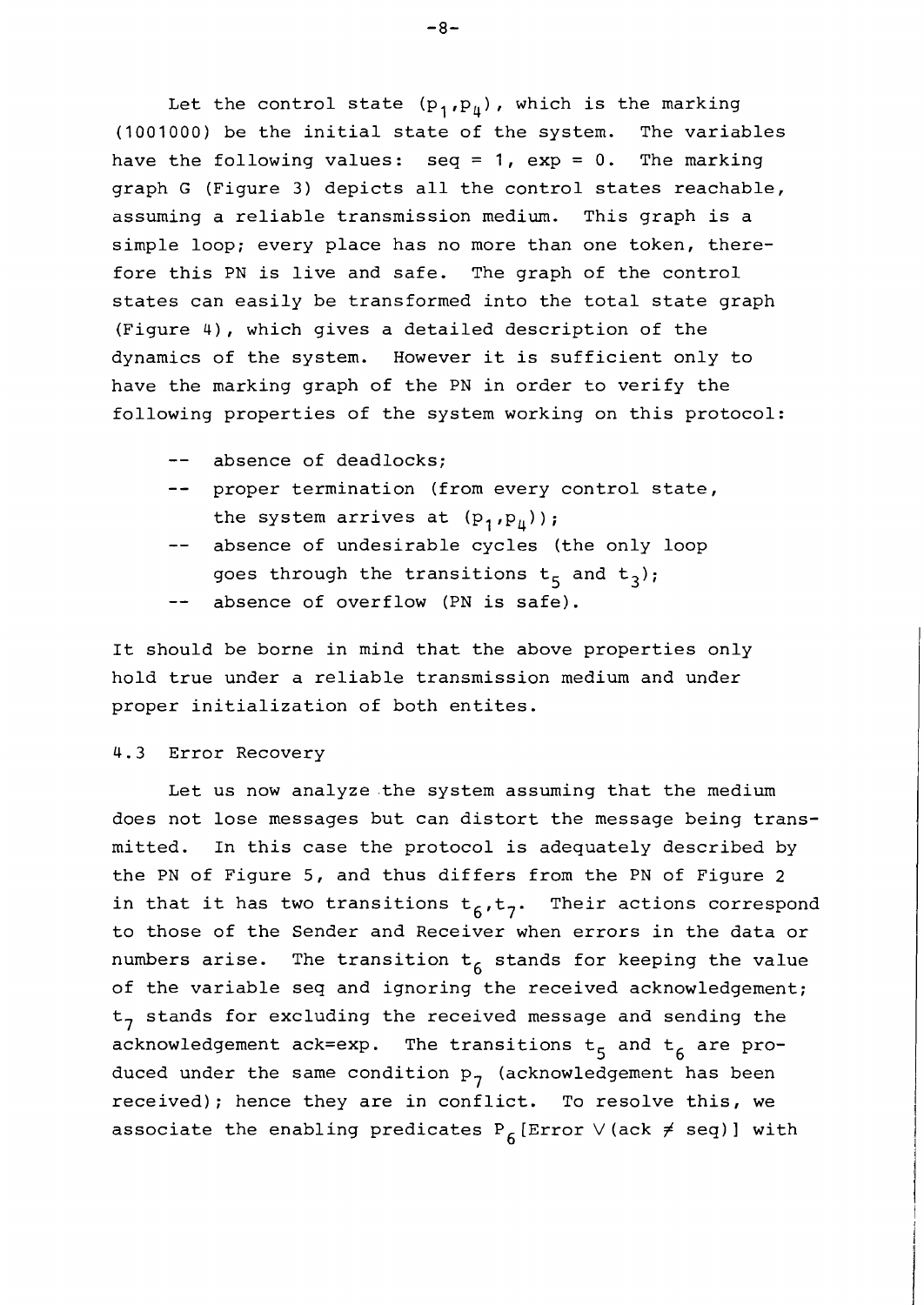$t_6$  and  $P_5$  =  $\supset P_6$  with  $t_5$ . In the same way, we associate the enabling predicates P<sub>7</sub>[Error V(seq  $\neq$  (exp + 1)<sub>mod2</sub>)] with t<sub>7</sub>, and finally, the predicate  $P_3 = \exists P_7$  with  $t_3$ .

The introduced transitions (or events) do not change the structure of the control state graph (Figure 6), and therefore the main protocol properties remain even, if transmission errors arise. In fact, undesirable cycles of operation, i.e., those which do not have the sequence of the main transitions  $t<sub>3</sub>$  and  $t<sub>5</sub>$ , can only exist when the following assertion holds true (this should be compared with the invariant in [11]):

 $P_6$  [Error  $\vee$  (ack  $\neq$  seq) ]  $\vee$   $P_7$  [Error  $\vee$  (seq  $\neq$  (exp+1)<sub>mod 2</sub>)] = true.

From this it follows that undesirable cycles of operation can repeat themselves as long as transmission errors exist. The only way of terminating such a cycle is to establish a maximum number of retransmissions and to notify the user that correct data transmission is impossible.

This protocol is also self-synchronizing. In fact, if the entitites have not been properly initialized, i.e.,  $(p_1,p_2)$ is still the initial state, but seq = exp, then according to the graph in Figure 6, the system loses only the first transmitted message, and after that, the action of the entitites is synchronized.

# 4.4 Message Recovery

We now consider the operation of the system, assuming that the transmission medium can lose the messages transmitted through it. The PNP of Figure 7 is a suitable abstraction of the medium. The transition t\* represents the message transmission with or without errors, and leads to the condition  $p_2$  (data sent); t corresponds to message lost and has no output places, because the medium is not able to inform anyone of the data lost. These transitions are in conflict and it is impossible to associate any deterministic enabling predicates with them, since the result of the transmission

 $-9-$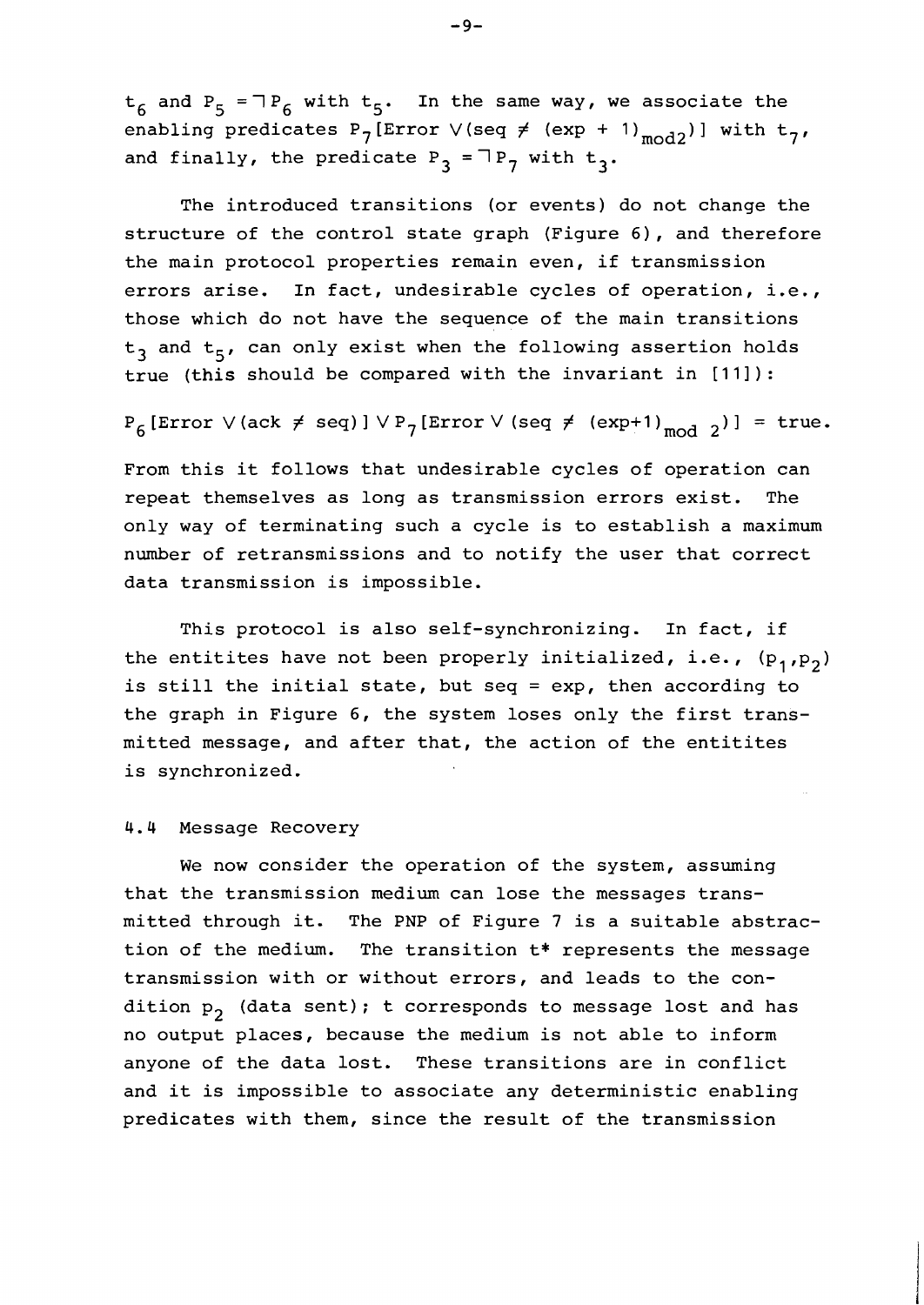depends on the medium properties and other factors. For analysis purposes, we assume that the event t is possible if P(loss) = true, and that  $t^*$  is possible if  $P^* = \text{Tr}(loss) =$ true.

If we incorporate the medium models (transitions  $t_8,t_9$ ) and the timeout model  $(t_{10})$  into the PNP of Figure 5 and, if for simplification of the net, we combine the transitions  $t_2, t_4$  with  $t^*$ , the resultant PNP will be as shown in Figure 8. In order to resolve the conflict, we introduce the predicates:

$$
P_8
$$
(loss),  $P_9$ (loss),  $P_2 = \exists P_8$ (loss),  $P_{10}$ (T=0),  $P_4 = \exists P_9$ (loss)  $\land$   
 $\exists P_{10}$ (T=0) =  $\exists [P_9$ (loss)  $\lor P_{10}$ (T=0)]

We first assume that the timeout value T can be chosen in such a way that the transition  $t_{10}$  will only occur after a transmission loss has occurred (transitions  $t_g, t_g$ ). It should be noted that in [4] this protocol has only been verified with such a constraint; later on we consider the operation of the system without it.

As can be seen from the marking graph of the PNP in figure 9, the transitions  $t_8$  and  $t_9$  lead the system into the control state  $(p_3, p_4)$ , which would be a deadlock state, if there were no timeout mechanism. The timeout expiration allows the system to return to the initial state; hence the PNP in Figure 8 is safe and live.

From Figures 6 and 9, it follows that the system has additional undesirable cycles (1,2,6) and (1,2,3,4,6) until the following condition is satisfied:

$$
[P_{\mathsf{R}}(\text{loss}) \vee P_{\mathsf{q}}(\text{loss})] \wedge P_{\mathsf{10}}(\text{T=0}) = \text{true}
$$

These cycles, just as those mentioned in Section 4.3, cease after transmission improvement, or after the maximum number of retransmissions has been exceeded.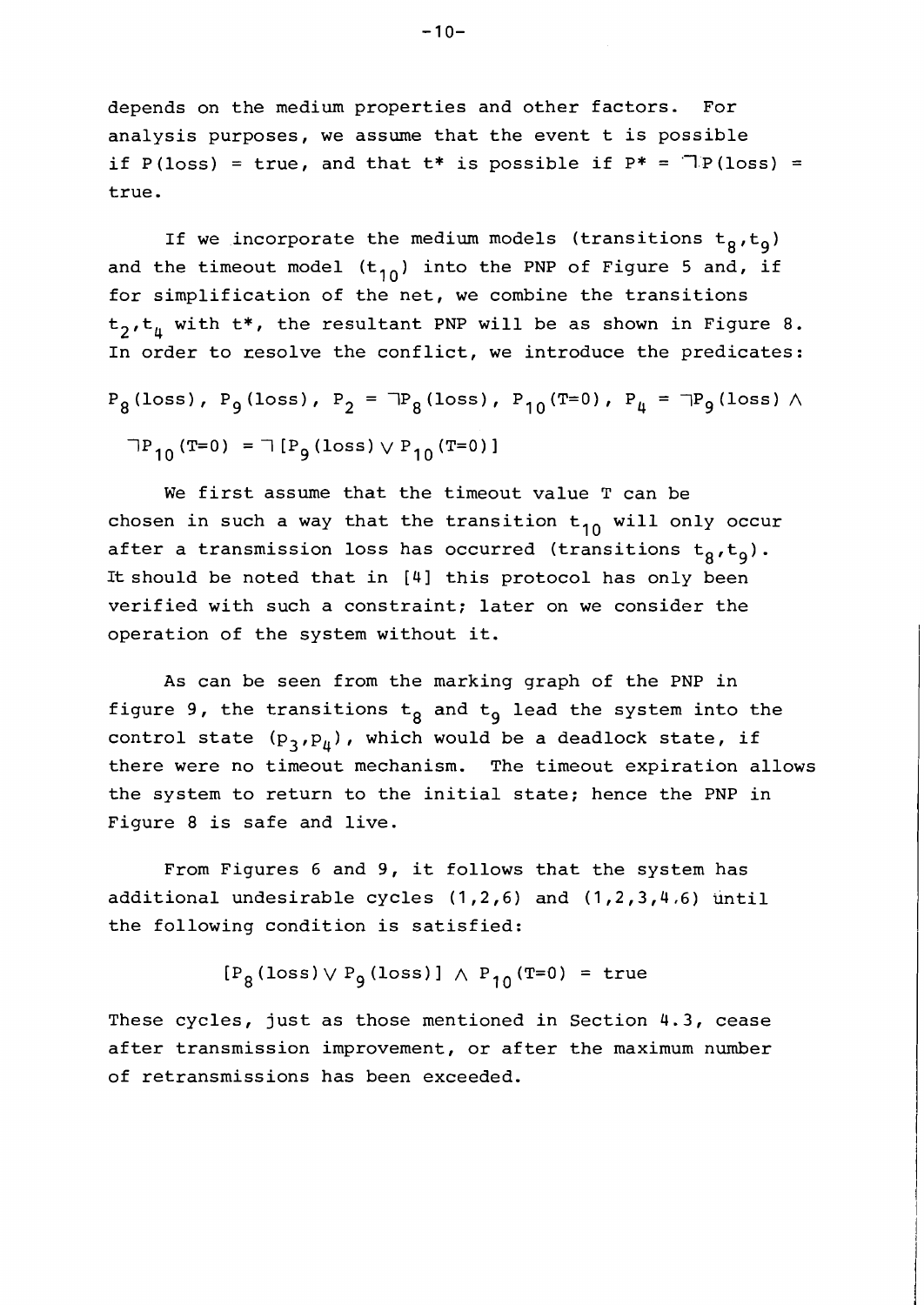# 4.5 Operation with Wrong Timeout Expiration

When the timeout value in the Sender is not properly adjusted, or the arrival of the acknowledgement has been delayed, it is possible that the timeout transition of the Sender will occur in state  $(p_3,p_5)$  or  $(p_3,p_{\mu},p_6)$ , i.e., before the expected response of the Receiver actually arrives. For a clear analysis, we assume that the Sender retransmits the message only once, due to timeout expiration of this kind. The proposed technique does enable the modeling of more complicated situations; however this case is of most practical interest. All the possible control states of the system are represented by the graph in Figure 10. It can be deduced from the graph that the PNP in Figure 8 is live; therefore it will not indicate deadlock situations. The system only returns to the initial state  $(p_1, p_{\mu})$  if

 $P_8$  (loss)  $\vee P_9$  (loss) = true

In the situation under consideration, the probability of message loss in the transmission medium is much higher than that in the normal operation, since after wrong timeout expiration, the system moves definitely into the state 7  $(p_2, p_3, p_4, p_6)$ , which characterizes duplex transmission; however, in accordance with the protocol requirements, the entities should use the transmission medium alternatively. If such usage of the medium leads to loss of the message (the transitions  $t_g$  or  $t_g$ ), then the system returns to the normal cycle of operation. Here we have the rather exceptional case that the loss of the message actually improves the operation of the system.

If after wrong timeout expiration the medium does not lose the transmitted messages, then the operation of the system can be represented by the simpler marking 'graph without  $t_g, t_g$  (Figure 11). It follows from this graph that, after the event  $t_{10}$ , the system can remain for an infinitely long

 $-11-$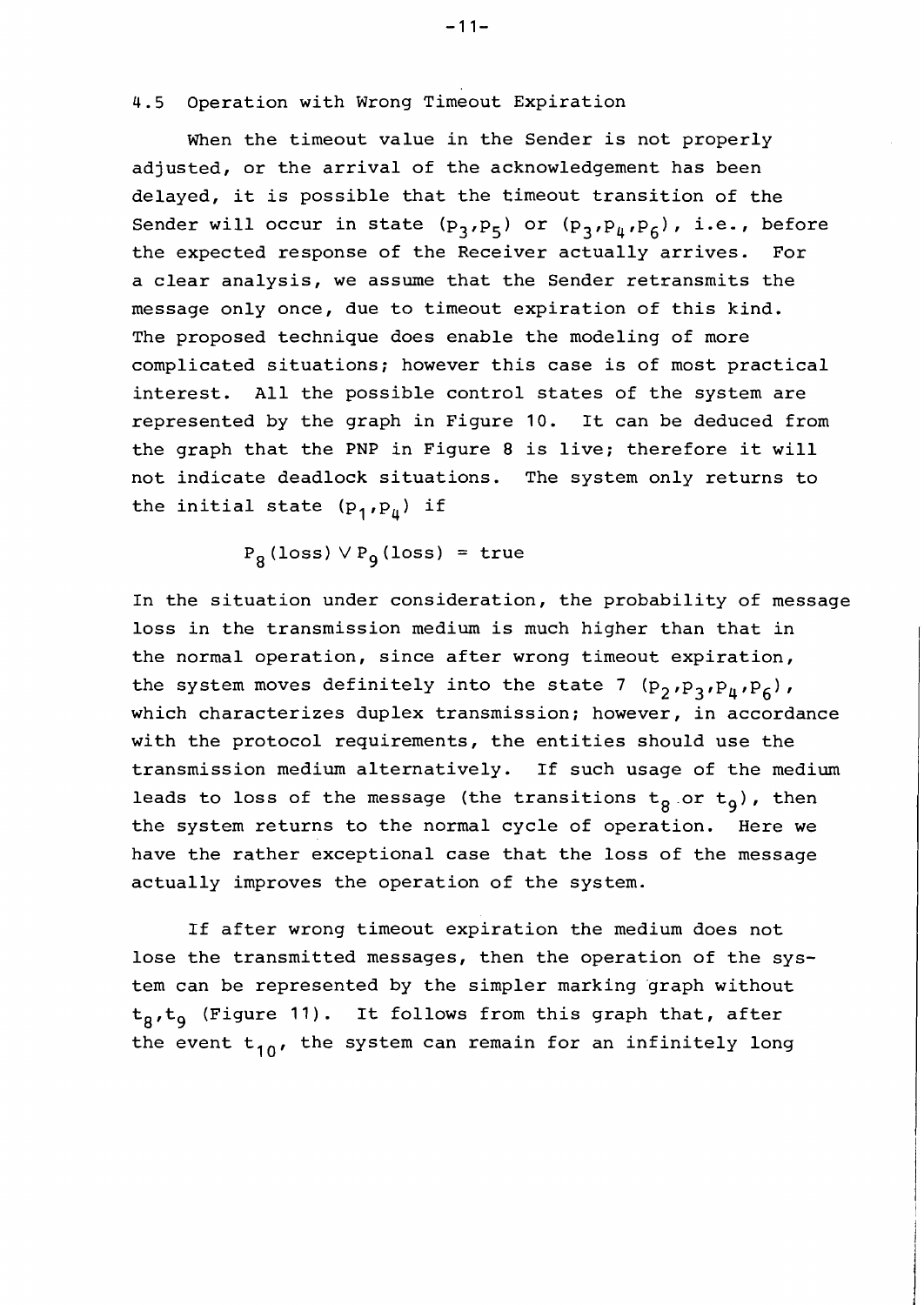period in the states 6,7,8, ..., 16, passing through one of the following cycles:

 $(6, 7, 8, 9, 10)$ ,  $(6, 7, 8, 12, 10)$ ,  $(6, 7, 11, 12, 13)$ ,  $(7, 11, 12, 13, 14)$ ,  $(6, 7, 11, 12, 13, (7, 8, 12, 13, 14), (6, 7, 11, 12, 10), (7, 11, 12, 13, 14),$  $(6, 7, 8, 12, 13)$ 

The Sender retransmits every message twice over these cycles, even if transmission errors do not take place. Figure 12 illuminates the situation. This kind of operation is in fact an operation with overflow or with double traffic. The states  $(p_3, p_4, p_6, p_6)$  and  $(p_2, p_2, p_3, p_4)$  are the other indications of overflow, since the places  $p_6$  and  $p_2$  have two tokens (PNP is not safe). We do not have a more adequate transmission medium model than the one drawn in Figure 7; therefore we may presume that the transmission medium would not be able to manage this traffic, and loss probability would be near to one.

# 4.6 Self-Synchronization

In Section 4.3 it was mentioned that wrong initial values of the variables exp and seq would lead to normal operation, except for the loss of the first message. With regard to arbitrary initial states other than  $(p_1,p_4)$ , these can be up to  $2^7$ , assuming that every place has no more than one token. All of these states could, of course, never occur in the real system; only a limited set of states can be initial states. We will presume that the transmission medium is empty at the beginning of the operation (conditions  $P_2,P_6$  are not valid), and will analyze the possible combination of the other conditions. The Sender can stay in one of three initial states:  $p_1, p_3$  or  $p_7$ , and the receiver in one of two:  $p_{\mu}$  or  $p_{5}$ . Thus the initial state of the system can be one of the following: (P<sub>1</sub>, P<sub>4</sub>), (P<sub>1</sub>, P<sub>5</sub>), (P<sub>3</sub>, P<sub>4</sub>), (P<sub>3</sub>, P<sub>5</sub>), (P<sub>4</sub>, P<sub>7</sub>), (P<sub>5</sub>, P<sub>7</sub>). The states  $(p_1, p_4)$ ,  $(p_3, p_5)$ ,  $(p_4, p_7)$  are incorporated into the normal cycle of operation; the system leaves the state  $(p_3, p_4)$  due to timeout expiration. If the system has been initiated in the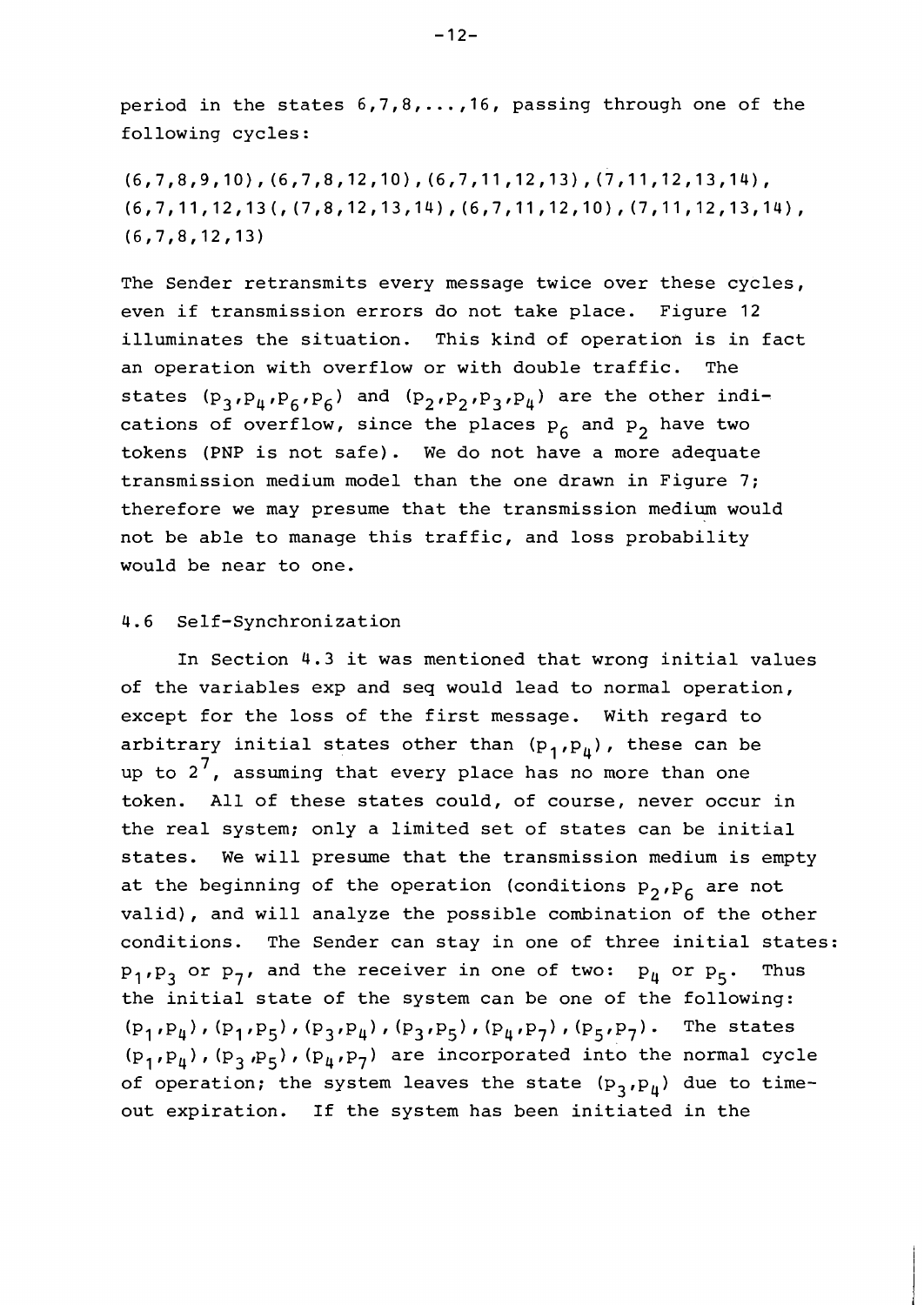states ( $p_1, p_5$ ) or ( $p_5, p_7$ ), then under certain conditions (see Section 4.5) it will operate with double traffic.

# 5. CONCLUSIONS

In this paper we have analyzed a system designed in accordance with the alternation bit protocol in the following situations:

- -- normal operation;
- -- error transmission;
- -- message loss;
- -- wrong timeout expiration;
- -- arbitrary initial state.

The technique adopted has allowed us to establish that the protocol shows undesirable properties (operation with double traffic) only in the last two situations, and only if certain conditions are valid. It should be noted that this operation mode has not been rigorously specified in previous papers [4,9,10].

Our approach has been based upon a top-down specification, which refines the protocol step-by-step. At every step in the iterative process of specification and verification, new situations have been taken into consideration. The enabling predicates have allowed us to find out the conditions under which the protocol will show certain properties. Our reachability analysis has dealt only with the control states of the system. This has the advantage over the state machine models that the number of control states in the system is much less than the number of total states. Thus the technique we have proposed combines the advantages of assertion proof methods and state machine languages, it does not burden the description protocol with unnecessary details, and it is subject to a lesser degree to the state explosion effect. The above can be proved when more sophisticated protocols are taken into consideration.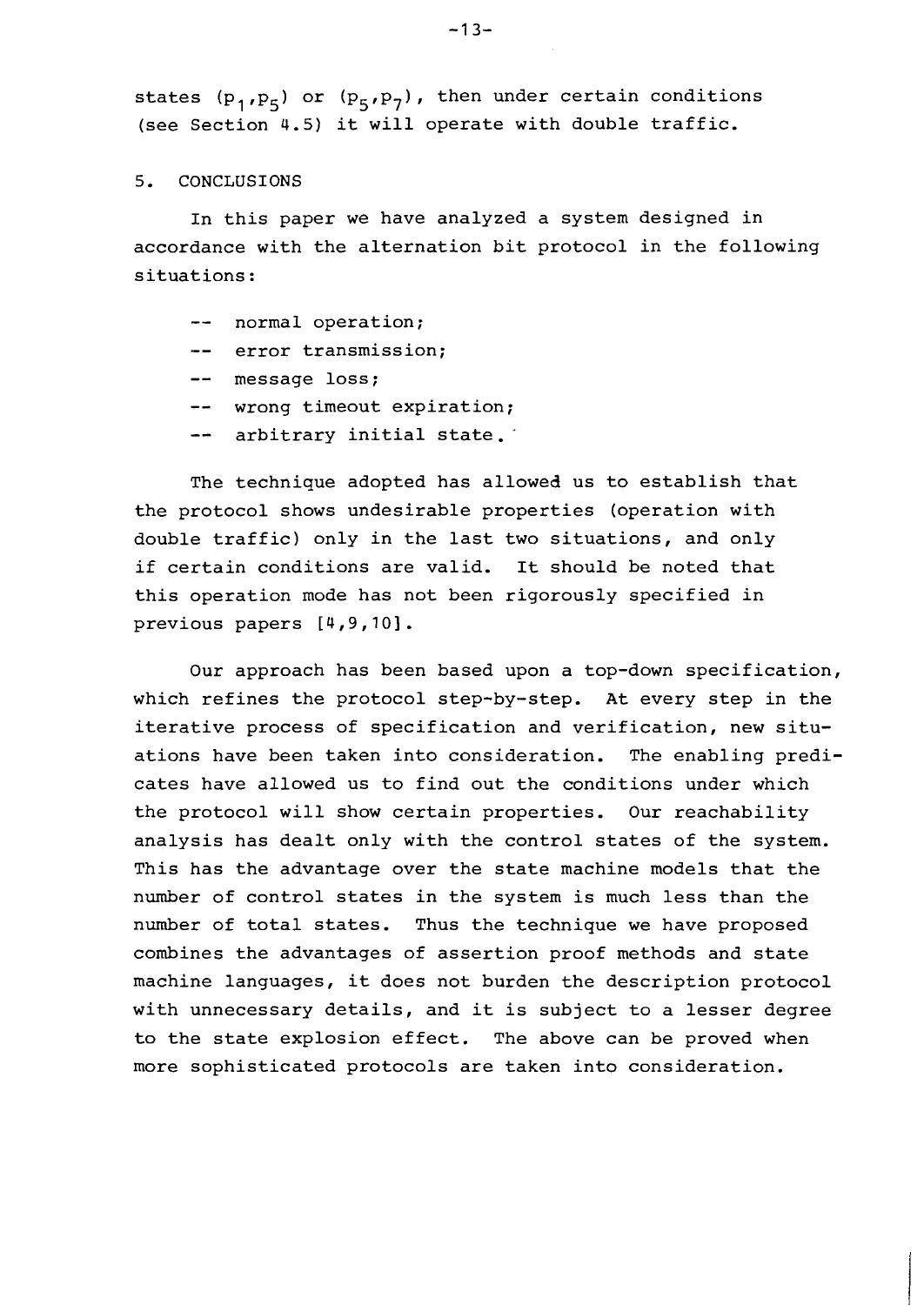**The formalism adopted is useful, not only for proving the logical correctness of the protocol, but also for making a performance analysis of the system designed under the protocol. It is also possible to estimate the timeout value and certain parameters which characterize the protocol performance [121.**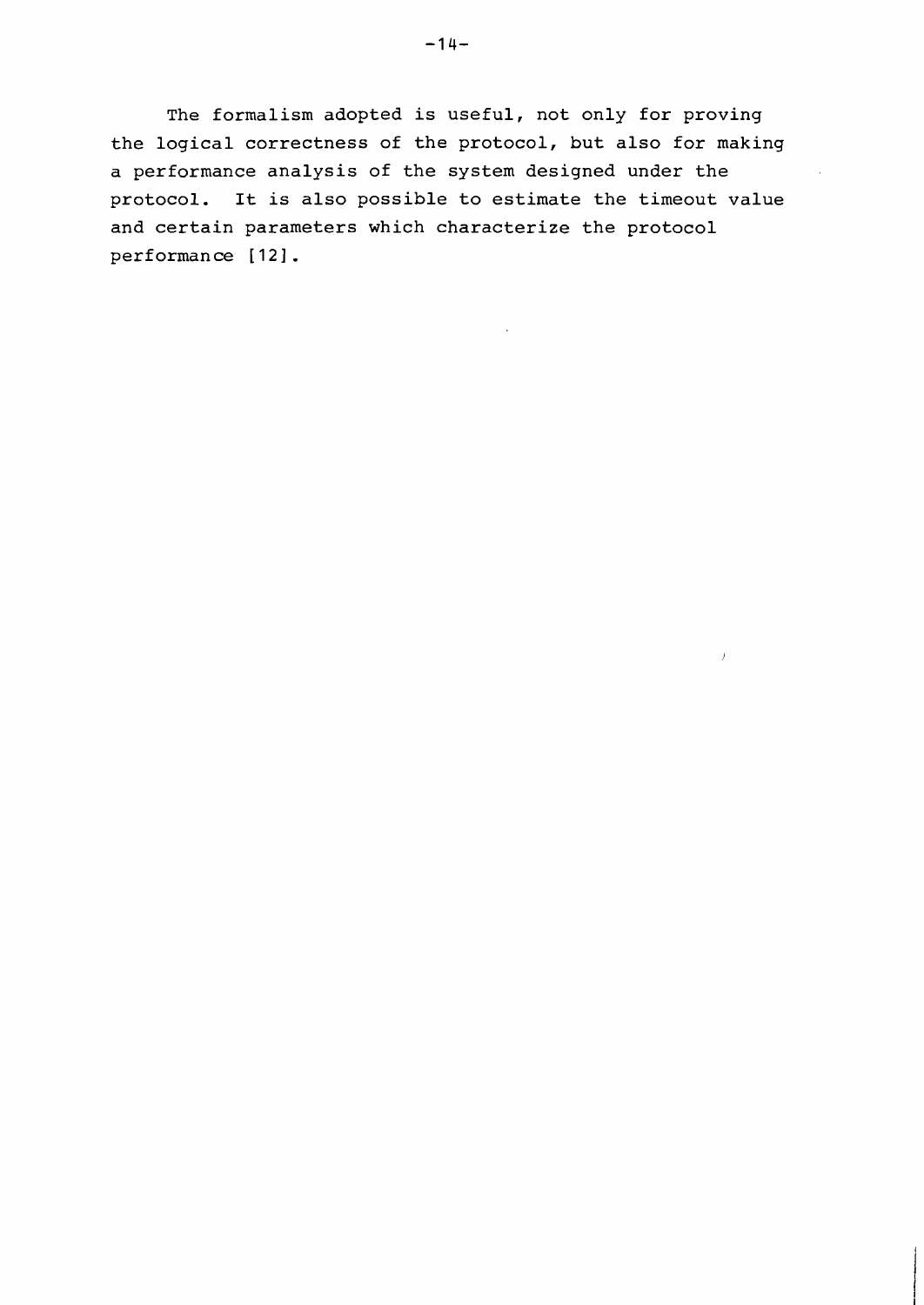#### REFERENCES

- $[1]$ Sunshine, C. (1979) Formal Techniques for Protocol Specification and Verification. Pages 20 - 27, Computer, September.
- $[2]$ Merlin, P.M. (1976) A Methodology for the Design and Implementation of Communication Protocols. IEEE Trans. on Comm. Volume COM-24: 614 - 621.
- $[3]$ Danthine, A. (1977) Petri Nets for Protocol Modelling<br>and Verification. Pages 663 - 685, Proceedings Pages  $663 - 685$ , Proceedings of the Symposium on Data Communications, Budapest. Budapest: NJSZT.
- $[4]$ Bochmann, G.V. and J. Gecsei (1977) A Unified Model for the Specification and Verification of Protocols. Pages 229 - 234, Proceedings of the IFIP Congress.
- Symons, F.J.W. (1977) The Application of Numerical Petri  $[5]$ Nets to the Analysis of Communication Protocol and Signalling Systems. Technical Report, University of Essex, England, May.
- $[6]$ Petrenko, A.F. (1979) On Network Protocol Modelling. Pages 83 - 89, Proceedings of the Conference on Packet Switching Networks, Riga (in Russian).<br>Riga: "Zinante". "Zinante".
- $[7]$ Agerwala, T. (1979) Putting Petri Net to Work. Pages <sup>85</sup>- 94, Computer, December.
- $[8]$ Bartlett, K.A., Scantlebury, R.A., and P.T. Wilkinson (1969) A Note on Reliable Full-Duplex Transmission over Half-Duplex Links. Pages 260 - 261, C.ACM(12).
- $[9]$ Bochman, G.V. (1978) Finite State Description of Communication Protocols. Pages Fe-1 - 11, Proceedings of the Symposium on Computer Communication Protocols, Liege, Belgium, edited by A. Danthine, 13 - 15 February. Liege: Universite de Liege.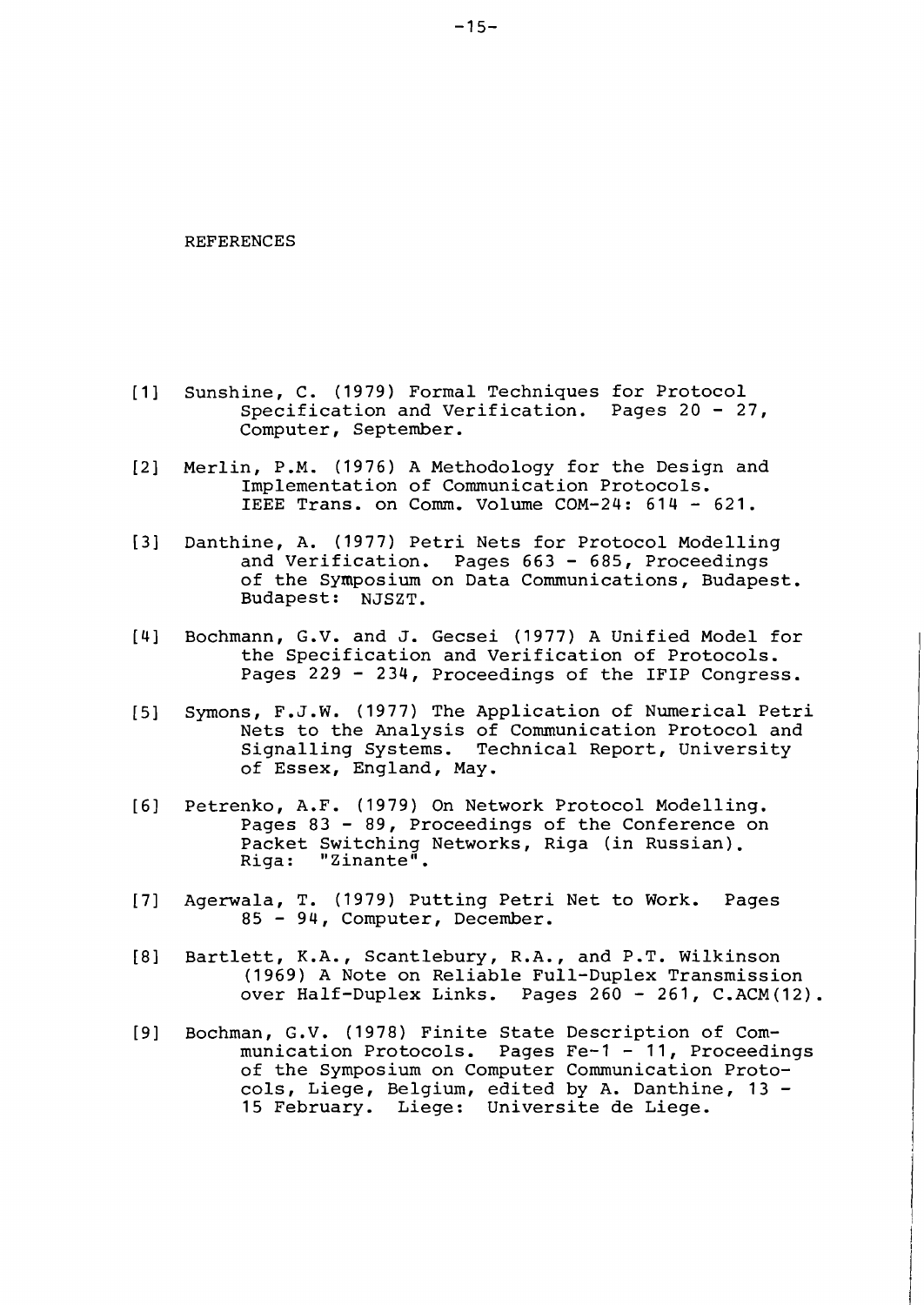- [lo] Brand, D., Joyner, W.H., Jr. (1978) Verification of Protocols using Symbolic Execution. Pages F2-1 - 7, Proceedings of the Symposium on Computer Communication Protocols, Liege, Belgium, edited by A. Danthine, 35 - <sup>15</sup> February. Liege: Universite de Liege.
- [11] Keller, R.M. (1976) Formal Verification of Parallel Programs. Pages 371 - 384, C.ACM (7).
- [I21 Petrenko, A.F. (1979) Timeouts in Network Protocols. Pages 89 96, Proceedings of the Conference on Packet Switching Networks, Riga (in Russian). Riga: "Zinante".

 $\mathcal{L}$ 

 $\sim 10^7$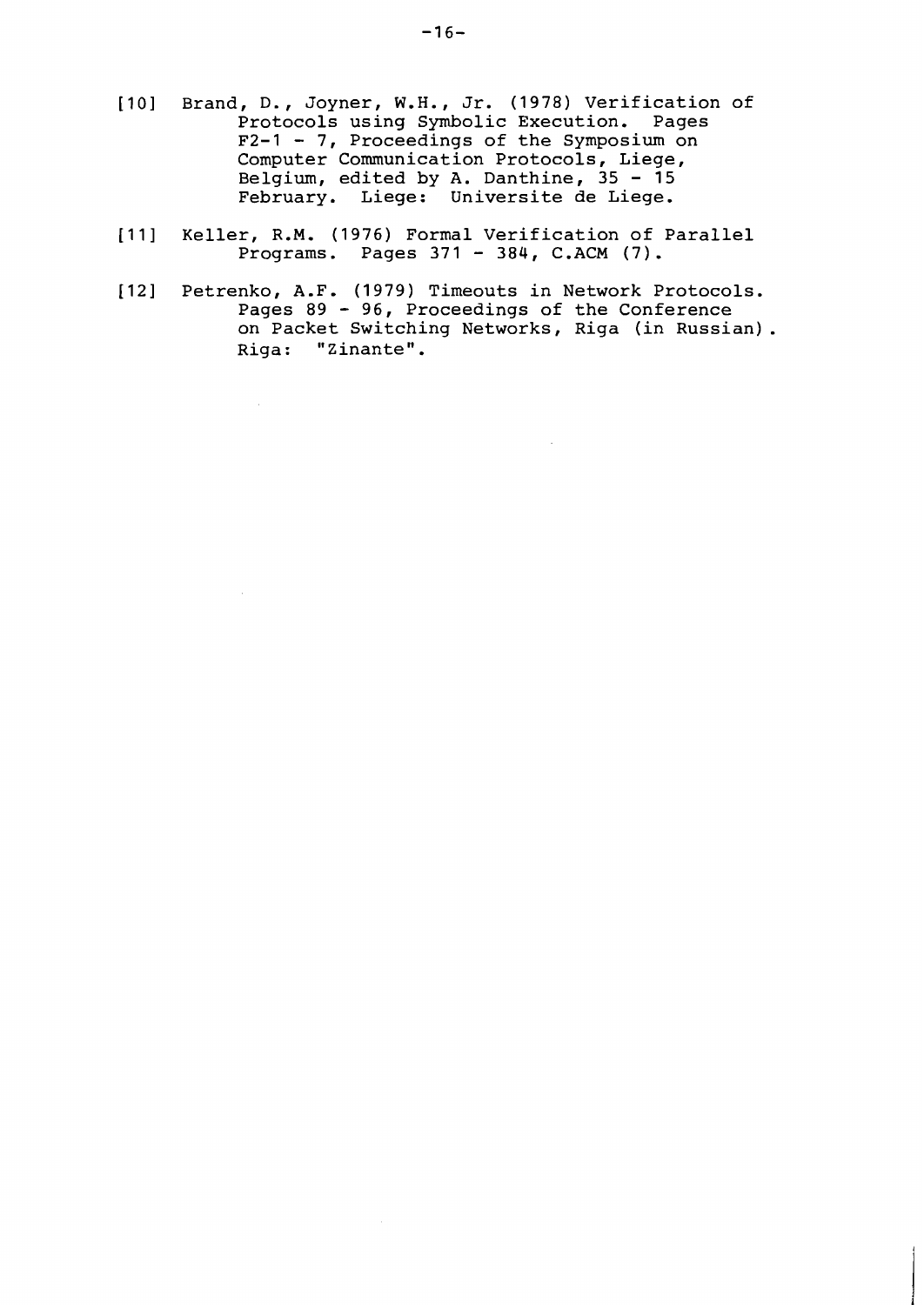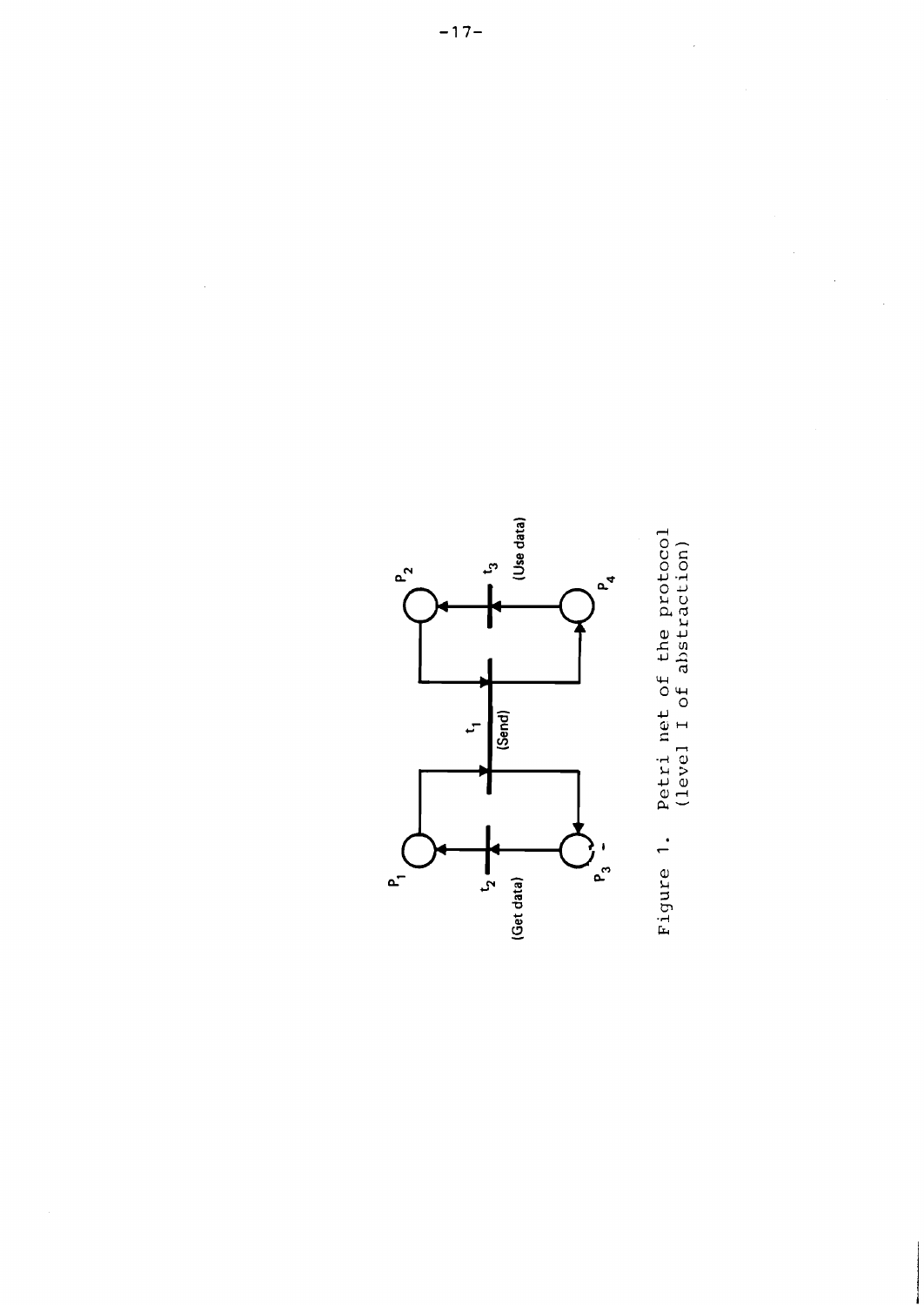



 $\bar{\phantom{a}}$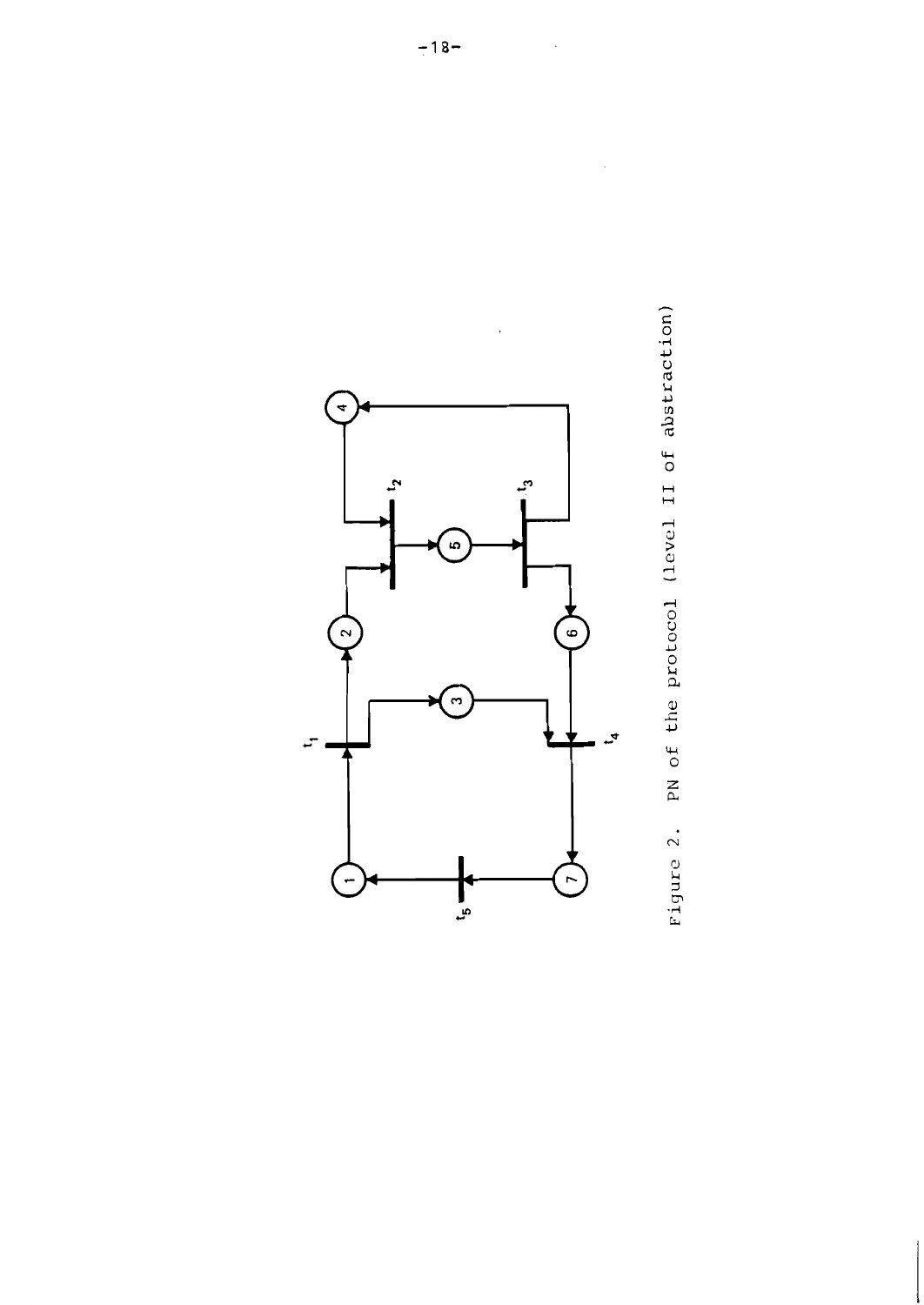

 $\hat{\boldsymbol{\gamma}}$ 



 $\frac{1}{2}$ 

ý.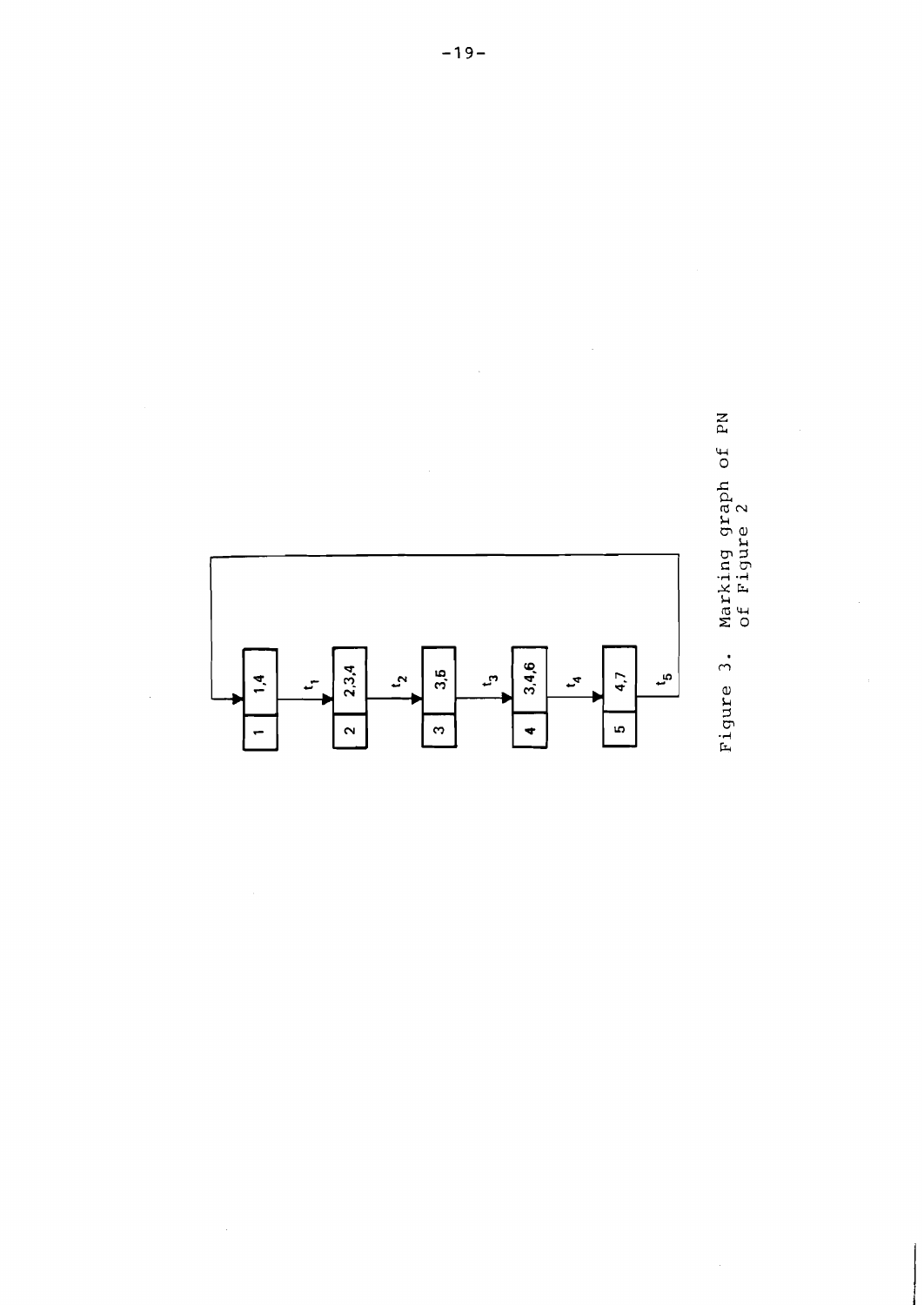$\hat{\mathcal{A}}$ 



 $\ddot{\phantom{0}}$ 

Figure 4. Total state graph

 $\hat{\mathcal{L}}$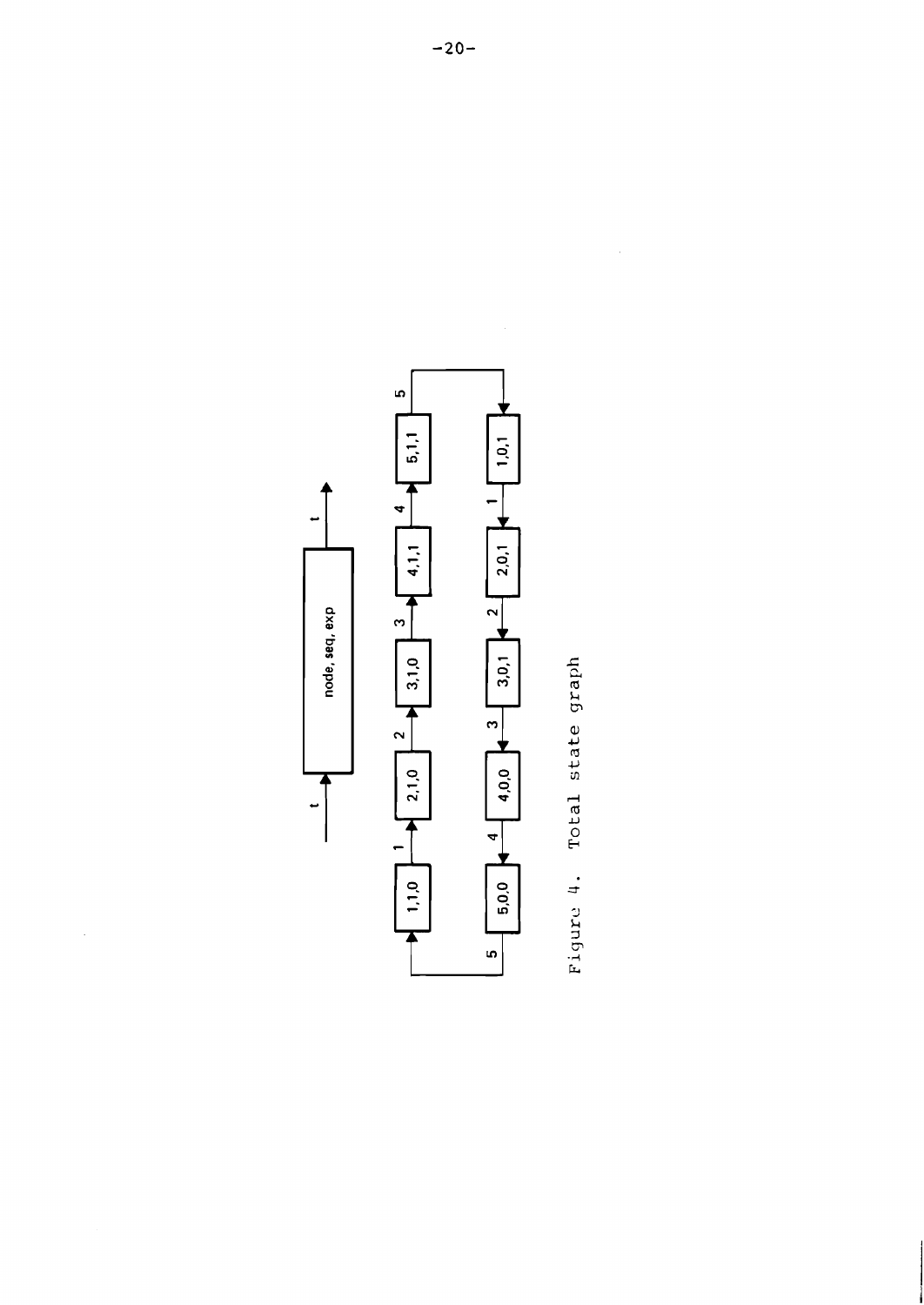

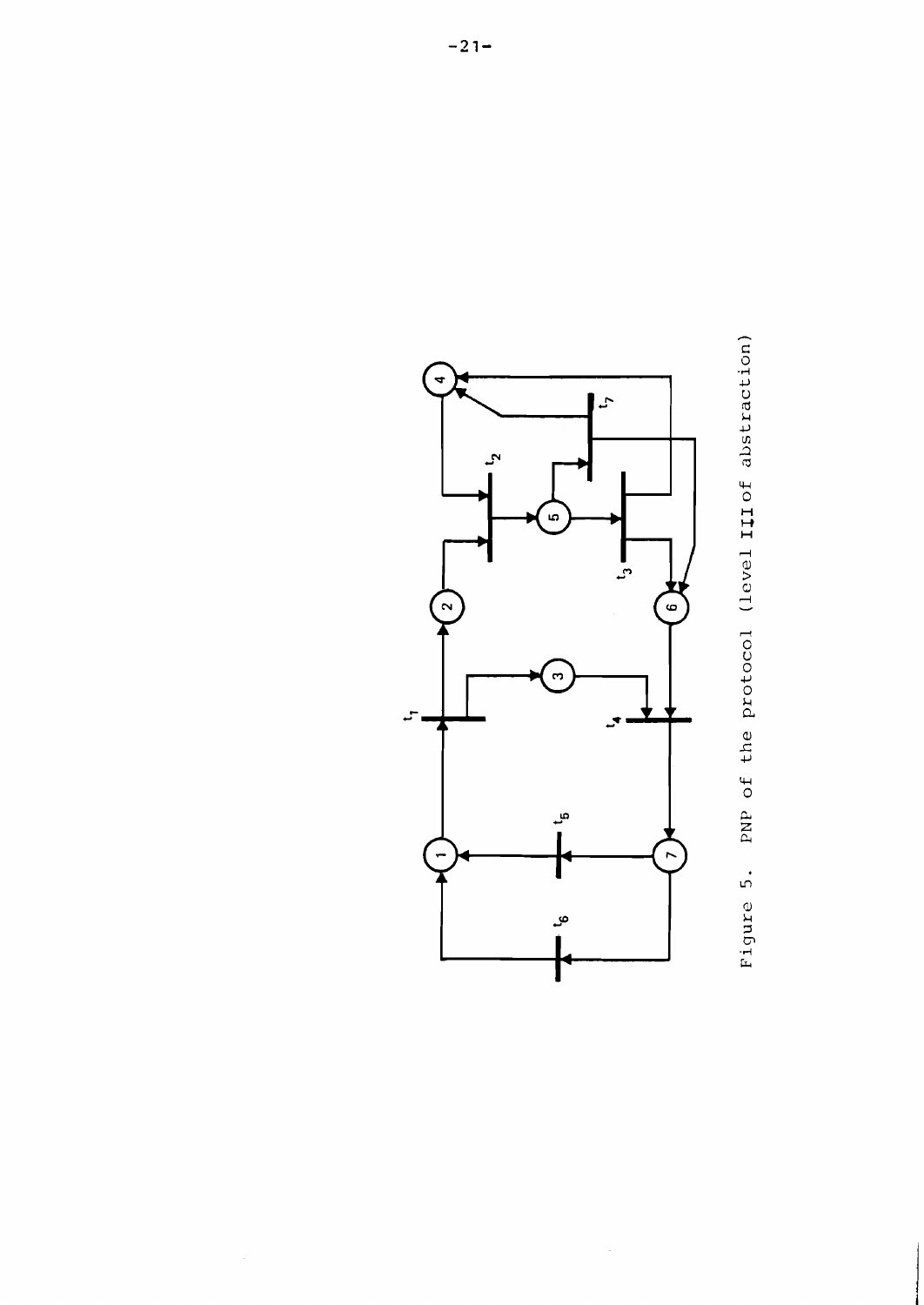

Marking graph of PNP<br>of Figure 5 Figure 6.

 $\bar{\mathcal{A}}$ 

 $\bar{1}$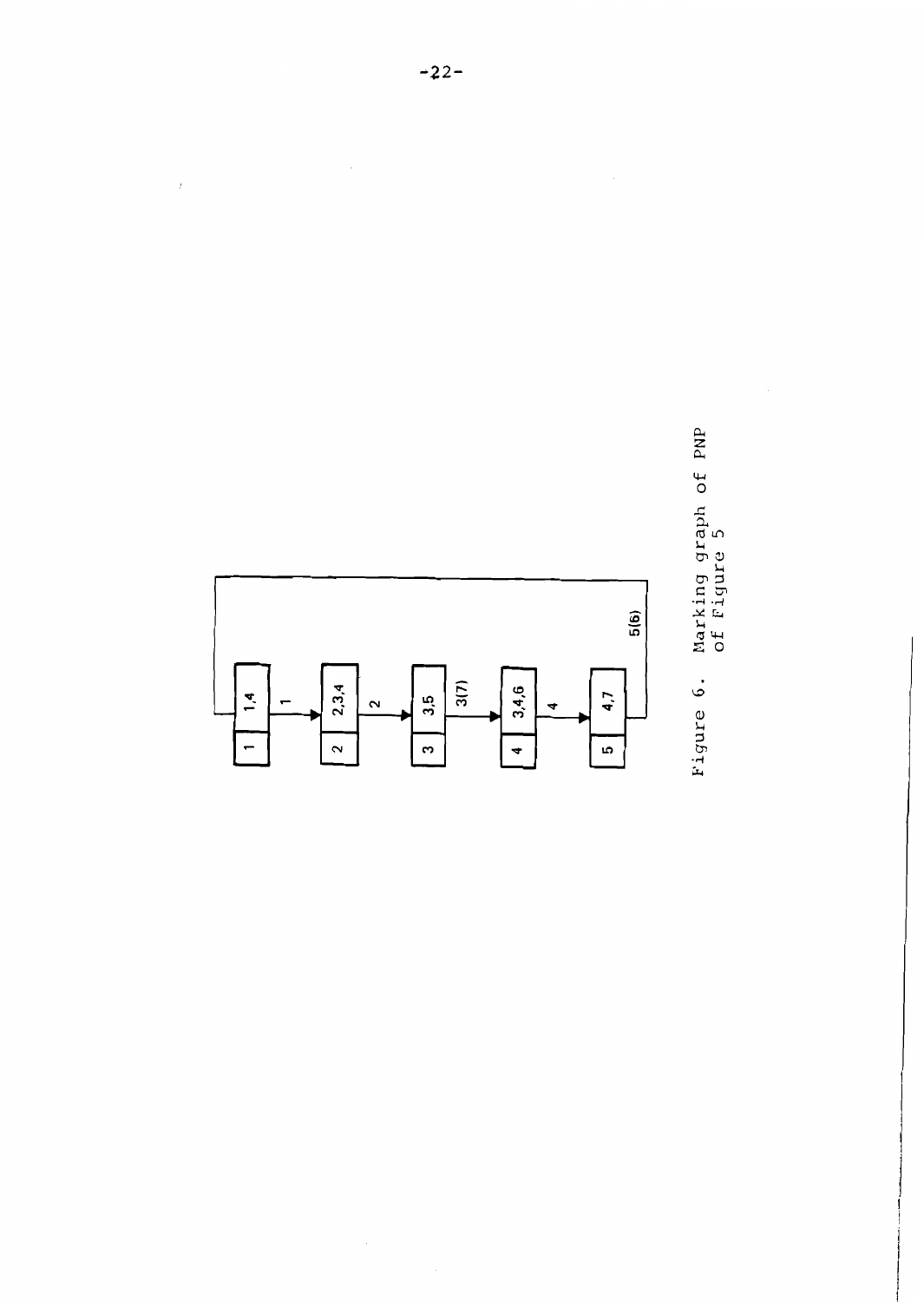

 $\ddot{\cdot}$ 

Figure 7. PN of the transmission

 $\frac{1}{\sqrt{2}}$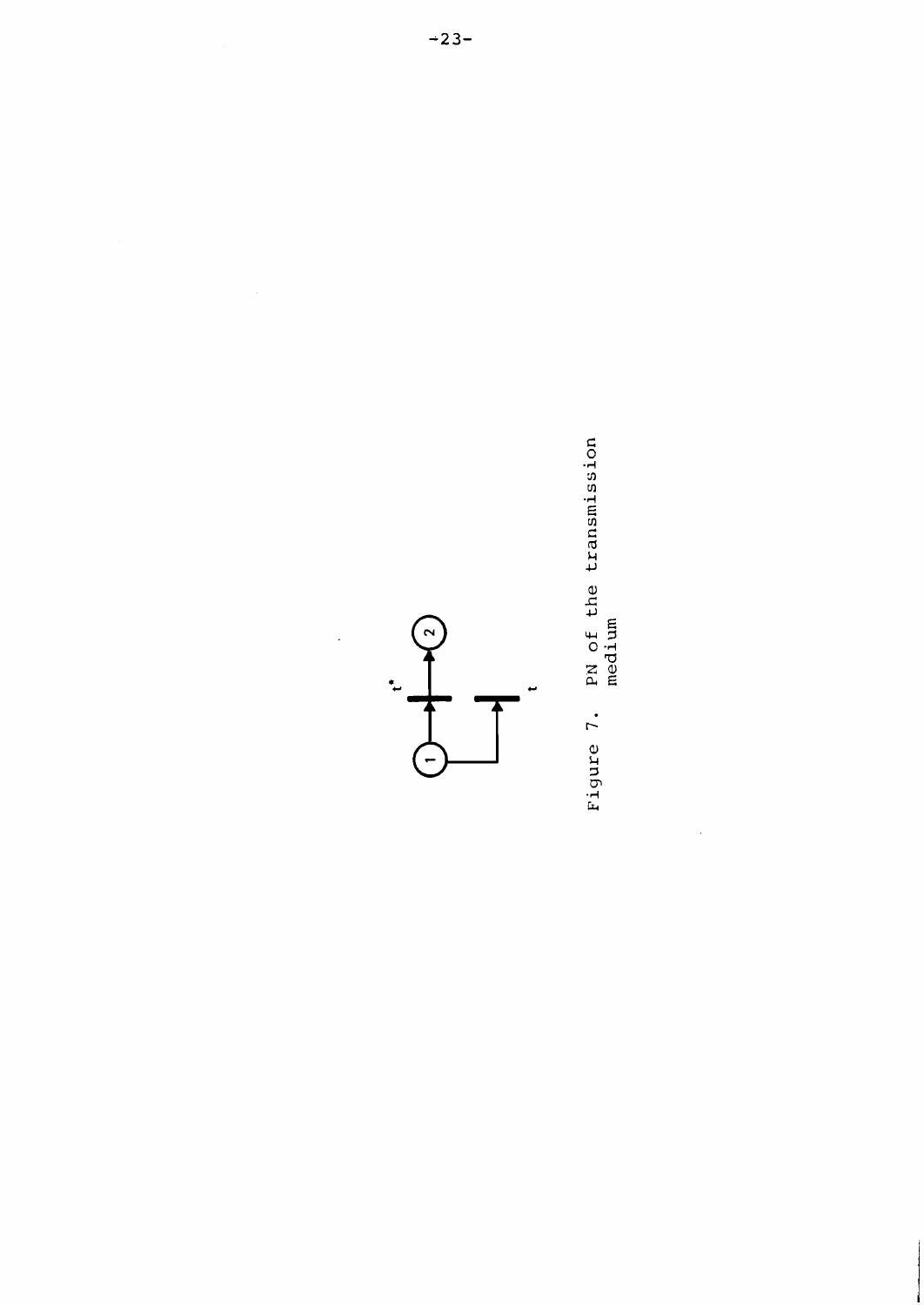

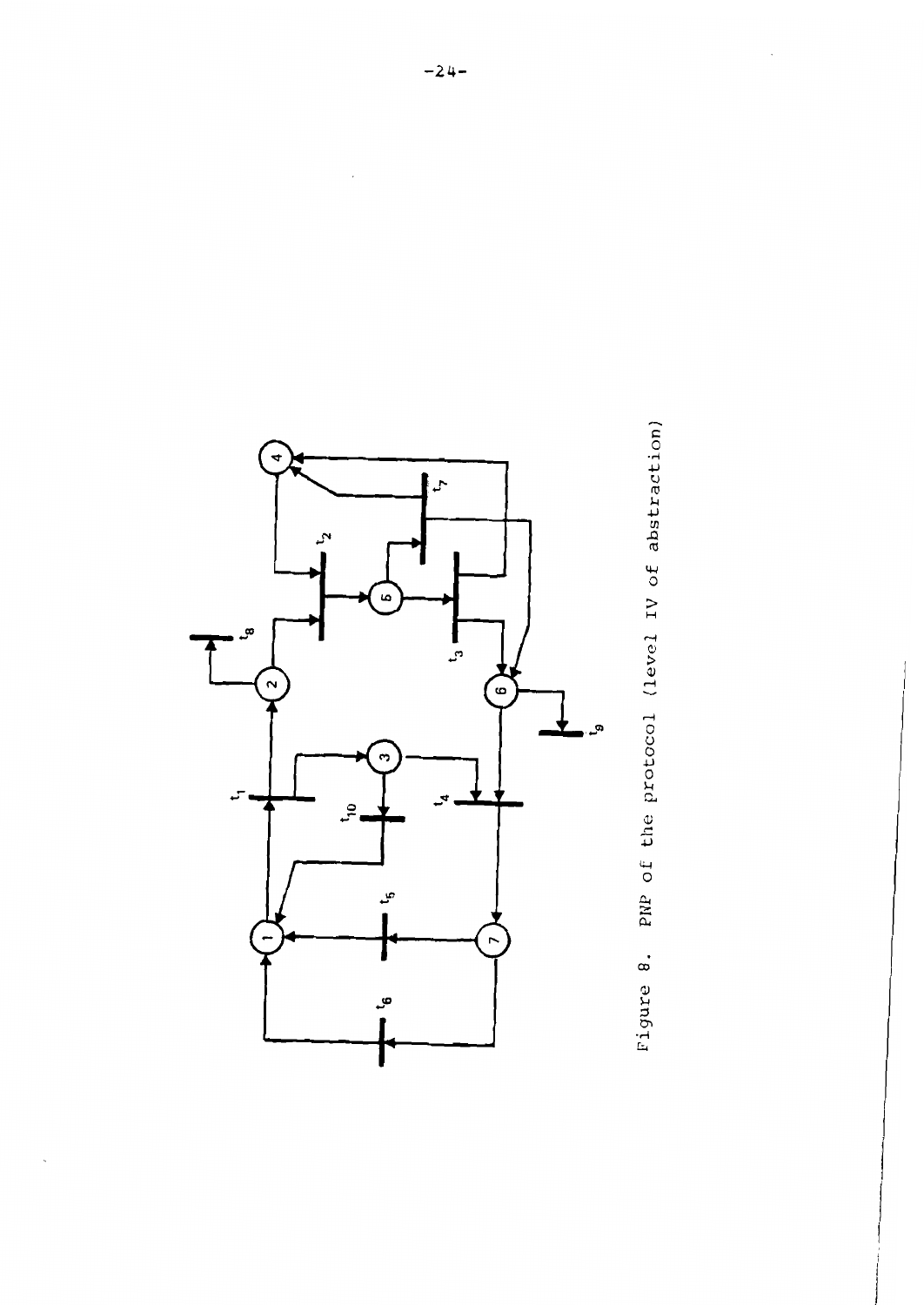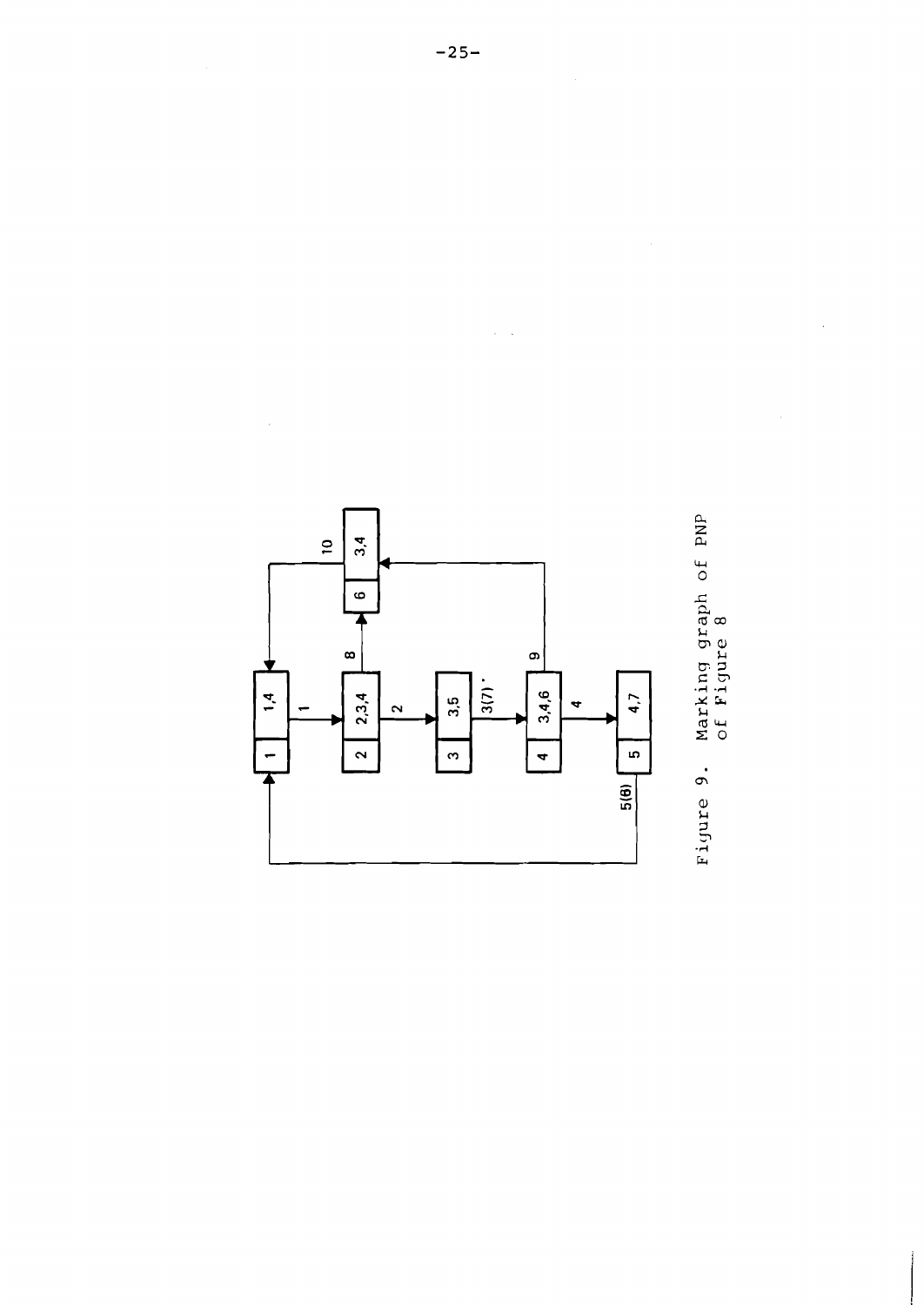

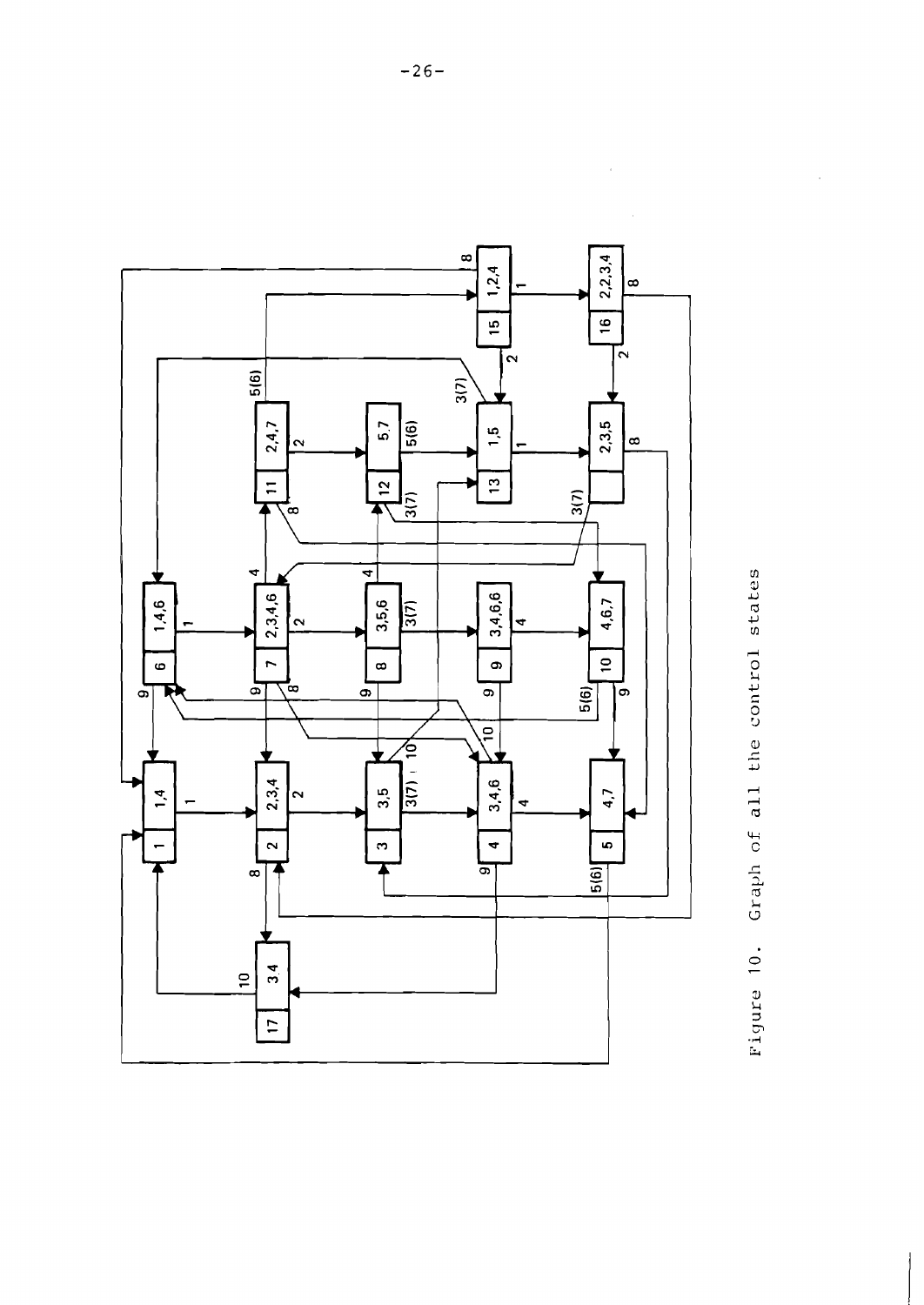